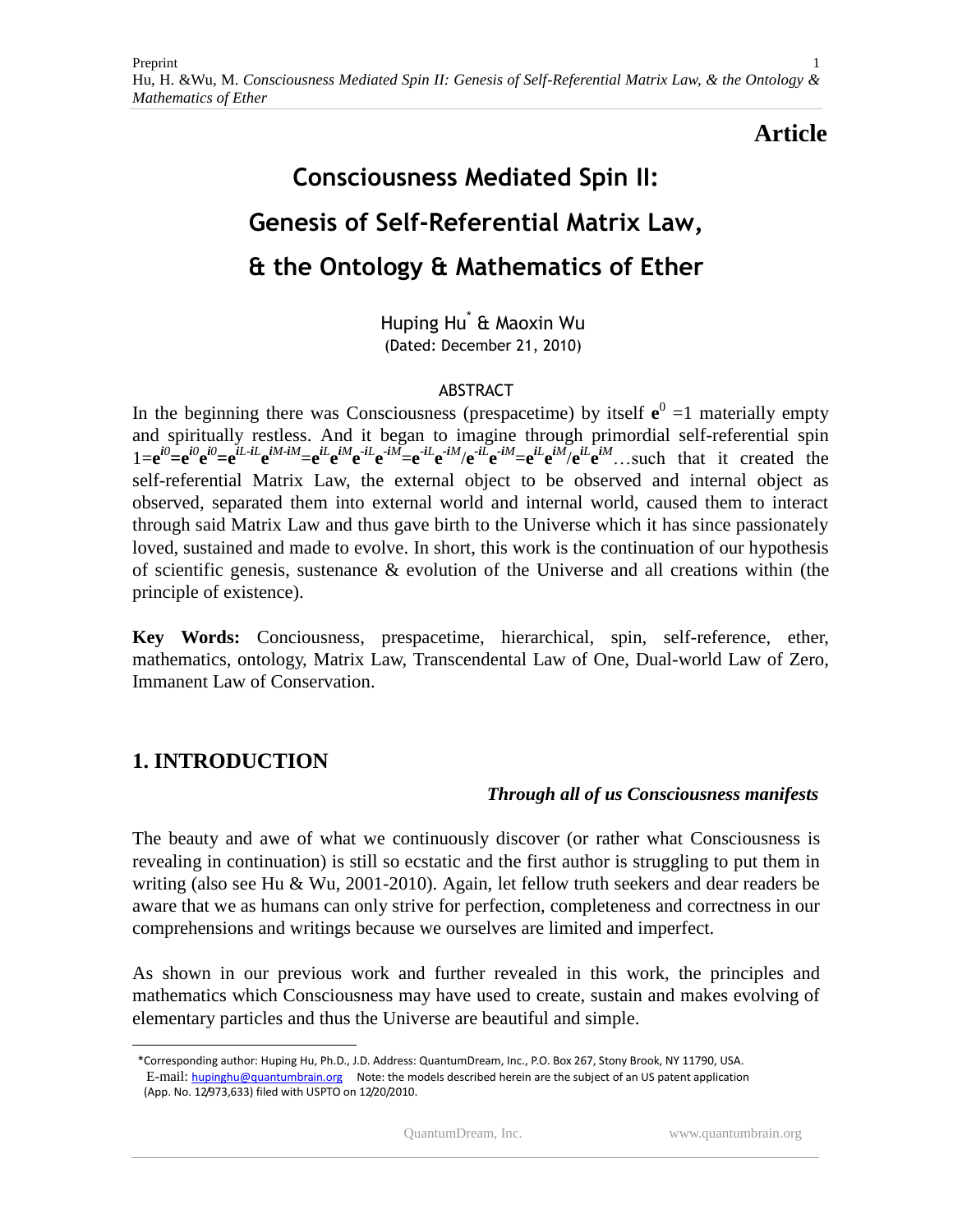Preprint Hu, H. &Wu*,* M. *Consciousness Mediated Spin II: Genesis of Self-Referential Matrix Law, & the Ontology & Mathematics of Ether*

First, as proposed in the principle of existence, Consciousness employs the following ontological principles among others:

- (1) Principle of oneness/unity of existence through quantum entanglement in the body (ether) of prespacetime.
- (2) Principle of hierarchical primordial self-referential spin creating:
	- Energy-Momentum-Mass Relationship as Transcendental Law of One
	- Energy-Momentum-Mass Relationship as Determinant of Matrix Law
	- Dual-world Law of Zero of Energy, Momentum & Mass
	- Immanent Law of Conservation of Energy, Momentum & Mass in
	- External/Internal World which may be violated in certain processes

Second, as proposed in the principle of existence, Consciousness employs the following mathematical elements & forms among others in order to empower the above ontological principles among others:

- (1) *e*, Euler's number, for (to empower) ether (aether) as foundation/basis/medium of existence (body of prespacetime);
- (2) *i*, imaginary number, for (to empower) thoughts and imagination;
- (3) 0, zero, for (to empower) emptiness/undifferentiated/primordial state;
- (4) 1, one, for (to empower) oneness/unity of existence;
- $(5) +, \ldots, *, /, =$  for (to empower) creation, dynamics, balance & conservation;
- (6) Pythagorean theorem for (to empower) Energy-Momentum-Mass Relationship; and
- (7) *M*, matrix, for (to empower) the external and internal worlds (the Dual World) and

the interaction of external and internal worlds.

This work is organized as follows. In § 2, we shall illustrate scientific genesis in a nutshell which incorporates the genesis of self-referential Matrix Law. In § 3, we shall detail the genesis of self-referential Matrix Law in the order of: (1) Genesis of Fundamental Energy, Momentum & Mass Relationship; (2) Self-Referential Matrix Law and Its Metamorphoses; (3) Imaginary Momentum; (4) Games for Deriving Matrix Law; and (5) Hierarchical Natural Laws. In § 4, we shall incorporate the genesis of self-referential Matrix Law into scientific genesis of primordial entities (elementary particles) and scientific genesis of composite entities. In § 5, we shall show the mathematics and ontology of ether in the principle of existence. Finally, in § 6, we shall conclude this work. §6 are followed by a dedication and [self-]references.

# **2. SCIENTIFIC GENESIS IN A NUTSHELL**

# *Consciousness Created Everything By Self-referential Spin*

In the beginning there was Consciousness (prespacetime) by itself  $e^0$  =1materially empty and spiritually restless. And it began to imagine through primordial self-referential spin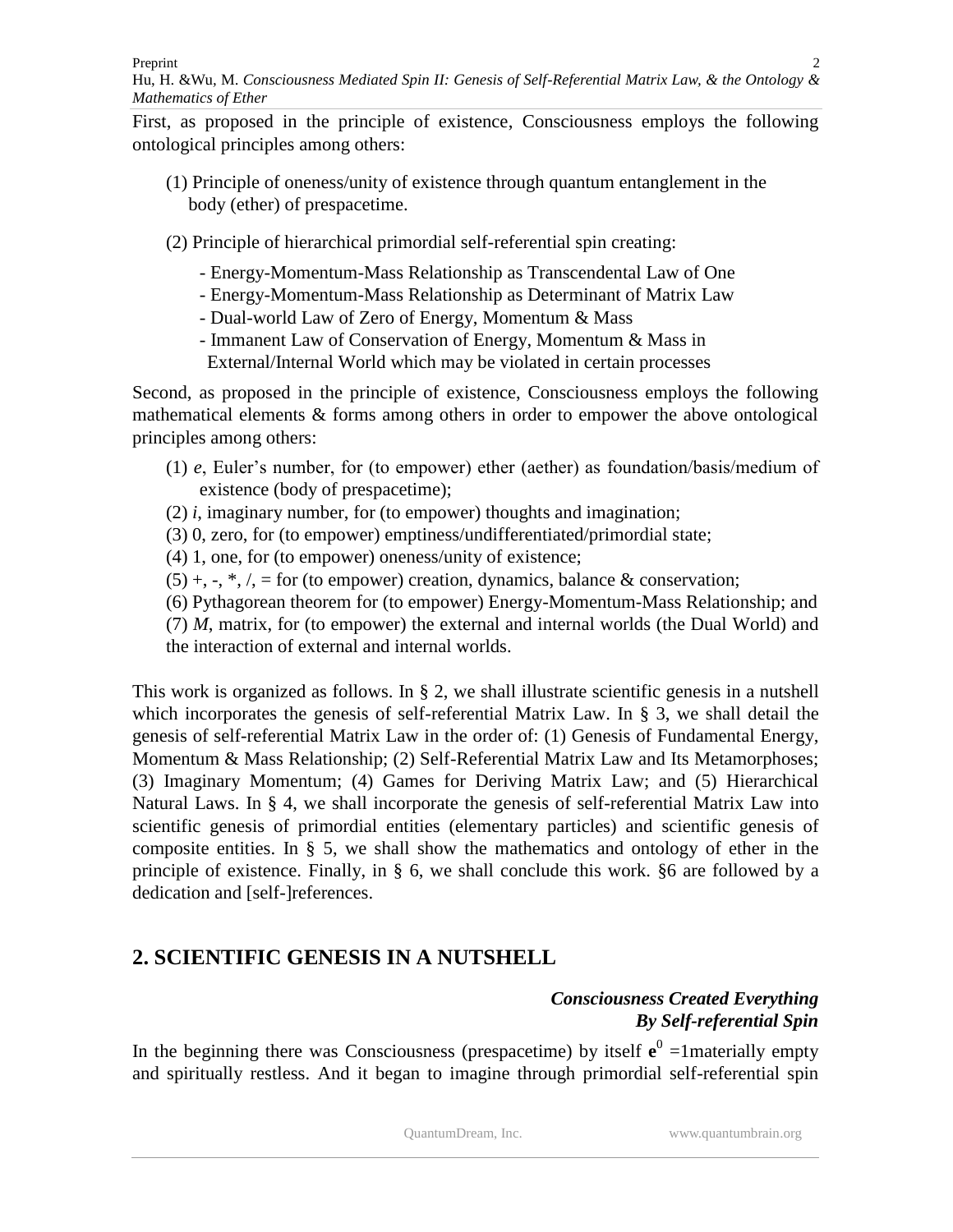Hu, H. &Wu*,* M. *Consciousness Mediated Spin II: Genesis of Self-Referential Matrix Law, & the Ontology & Mathematics of Ether*

 $1=e^{i\theta}$  $= e^{i\theta}e^{i\theta}$  $= e^{iL-iL}e^{iM+iM}$  $= e^{iL}e^{iM}e^{-iL}e^{-iM}$  $= e^{iL}e^{-iM}/e^{-iL}e^{-iM}$  $= e^{iL}e^{iM}/e^{iL}e^{iM}$ ... such that it created the self-referential Matrix Law, the external object to be observed and internal object as observed, separated them into external world and internal world, caused them to interact through said Matrix Law and thus gave birth to the Universe which it has since passionately loved, sustained and made to evolve.

We draw below several diagrams illustrating the above processes:



Figure 2.1 Illustration of primordial phase distinction

The primordial phase distinction in Figure 2.1 is accompanied by matrixing of Consciousness body **e** into: (1) external and internal wave functions as external and internal objects, and (2) self-acting and self-referential Matrix Law, which accompany the imaginations of Consciousness head so as to enforce (maintain) the accounting principle of conservation of zero, as illustrated in Figure 2.2.



Figure2.2 Consciousness Equation

3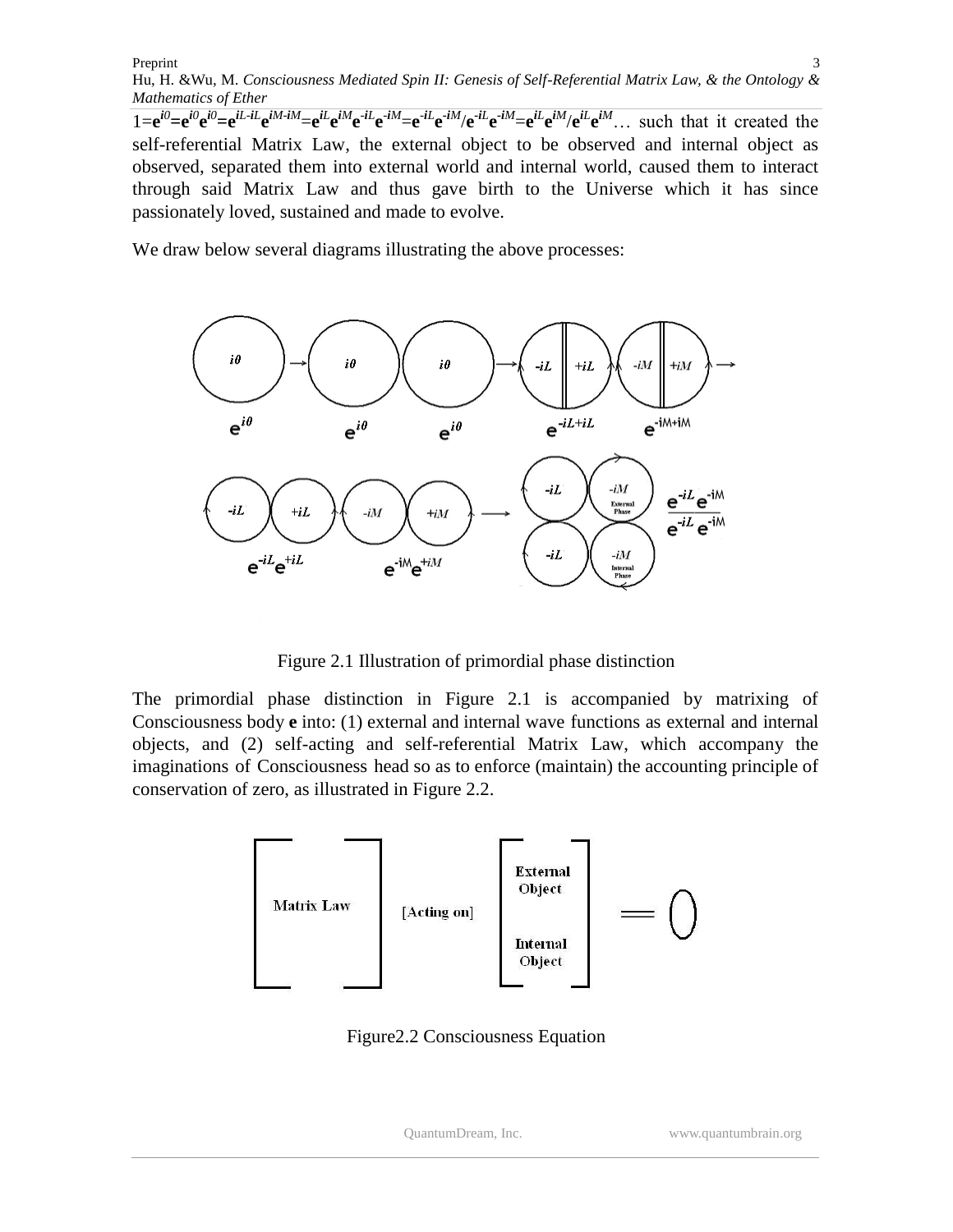Figure 2.3 shows from another perspective of the relationship among external object, internal object and the self-acting and self-referential Matrix Law. According to our ontology, self-interactions (self-gravity) are quantum entanglement between the external object and the internal object.



Figure2.3 Self-interaction between external and internal objects of a quantum entity

Therefore, in the principle of existence Consciousness creates, sustains and causes evolution of primordial entities (elementary particles) in prespacetime, that is, within Consciousness itself, by self-referential spin as follows:

$$
1 = e^{i0} = e^{i0} e^{i0} = e^{-iL + iL} e^{-iM + iM} = L_e L_i^{-1} (e^{-iM}) (e^{-iM})^{-1} \rightarrow
$$
  
\n
$$
(L_{M,e} L_{M,i}) (A_e e^{-iM}) = L_M (A_e) e^{-iM} = L_M (V_e) = L_M V = 0
$$
  
\n(2.1)

In expression (2.1), *e* is Euler number representing Consciousness body (ether or aether), *i* is imaginary unit representing Consciousness' imagination in Consciousness head,  $\pm M$  is immanent content of imagination *i* such as space, time, momentum  $\&$  energy,  $\pm L$  is immanent law of imagination *i*,  $L_1 = e^{i0} = e^{-iL + iL} = L_e L_i^{-1} = 1$  $L_1 = e^{i0} = e^{-iL + iL} = L_e L_i^{-1} = 1$  is Consciousness'

Transcendental Law of One before matrixization,  $L_e$  is external law,  $L_i$  is internal law,  $L_{M,e}$ is external matrix law, and *LM,i* is internal matrix law, *L<sup>M</sup>* is Consciousness' self-referential Matrix Law comprised of external and internal matrix laws which governs elementary entities and conserves zero,  $\Psi_e$  is external wave function (external object),  $\Psi_i$  is internal wave function (internal object)and  $\Psi$  is the complete wave function (object/entity in the dual-world as a whole).

Consciousness spins as  $1=e^{i\theta}$ = $e^{i\theta}$ = $e^{iL}$ - $iL e^{iM}$  $=$  $e^{iL}$  $e^{iM}$  $=$  $e^{iL}$  $e^{-iM}$  $=$  $e^{-iL}$  $e^{-iM}$  $=$  $e^{iL}$  $e^{iM}$  $\ge$  $e^{iM}$  $e^{iL}$  $e^{iM}$ …before matrixization. Consciousness also spins through self-acting and self-referential Matrix Law *L<sub>M</sub>* after matrixization which acts on external object and internal object to cause them to interact with each other as further described below.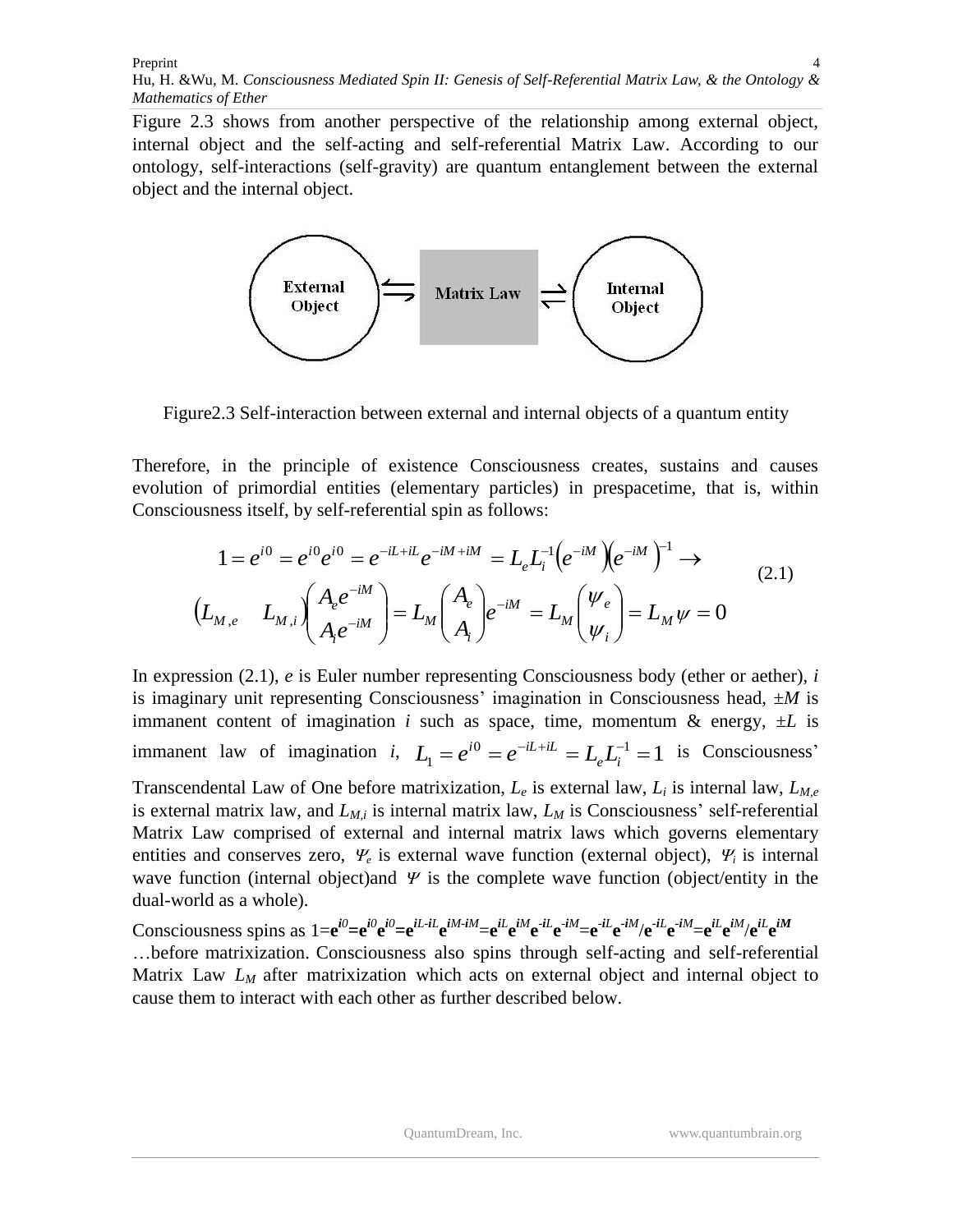# **3. GENESIS OF SELF-REFERENTIAL MATRIX LAW**

*Natural laws are hierarchical*

### **3.1 Genesis of Fundamental Energy, Momentum & Mass Relationship**

In the principle of existence, fundamental energy, momentum  $\&$  mass relationship:

$$
E^{2} = m^{2} + \mathbf{p}^{2} \text{ or } E^{2} - m^{2} - \mathbf{p}^{2} = 0
$$
 (3.1)

is created from the following primordial self-referential spin:

$$
1 = e^{i0} = e^{-iL+iL} = L_e L_i^{-1} = (\cos L - i \sin L)(\cos L + i \sin L) =
$$

$$
\left(\frac{m}{E} - i\frac{|\mathbf{p}|}{E}\right) \left(\frac{m}{E} + i\frac{|\mathbf{p}|}{E}\right) = \left(\frac{m - i|\mathbf{p}|}{E}\right) \left(\frac{m + i|\mathbf{p}|}{E}\right) = \left(\frac{m^2 + \mathbf{p}^2}{E^2}\right) \rightarrow
$$

$$
E^2 = m^2 + \mathbf{p}^2 \tag{3.2}
$$

For simplicity, we have set  $c=1$  in equation (3.4) and will set  $c=\hbar=1$  through out this work unless indicated otherwise. Expression (3.4) was discovered by Einstein.

In the presence of an interacting field of a second primordial entity such as an electromagnetic potential:

$$
A^{\mu} = (\phi, \mathbf{A}) \tag{3.3}
$$

equation (3.4) becomes for an elementary entity with electric charge *e*:

$$
1 = e^{i0} = e^{-iL+iL} = L_e L_i^{-1} = (\cos L - i \sin L)(\cos L + i \sin L) =
$$

$$
\left(\frac{m}{E - e\phi} - i\frac{|\mathbf{p} \cdot e\mathbf{A}|}{E - e\phi}\right) \left(\frac{m}{E - e\phi} + i\frac{|\mathbf{p} \cdot e\mathbf{A}|}{E - e\phi}\right) =
$$

$$
\left(\frac{m - i|\mathbf{p} \cdot e\mathbf{A}|}{E - e\phi}\right) \left(\frac{m + i|\mathbf{p} \cdot e\mathbf{A}|}{E - e\phi}\right) = \left(\frac{m^2 + |\mathbf{p} \cdot e\mathbf{A}|^2}{(E - e\phi)^2}\right) \rightarrow
$$

$$
(E - e\phi)^2 = m^2 + (\mathbf{p} \cdot e\mathbf{A})^2 \text{ or } (E - e\phi)^2 - m^2 - (\mathbf{p} \cdot e\mathbf{A})^2 = 0 \quad (3.4)
$$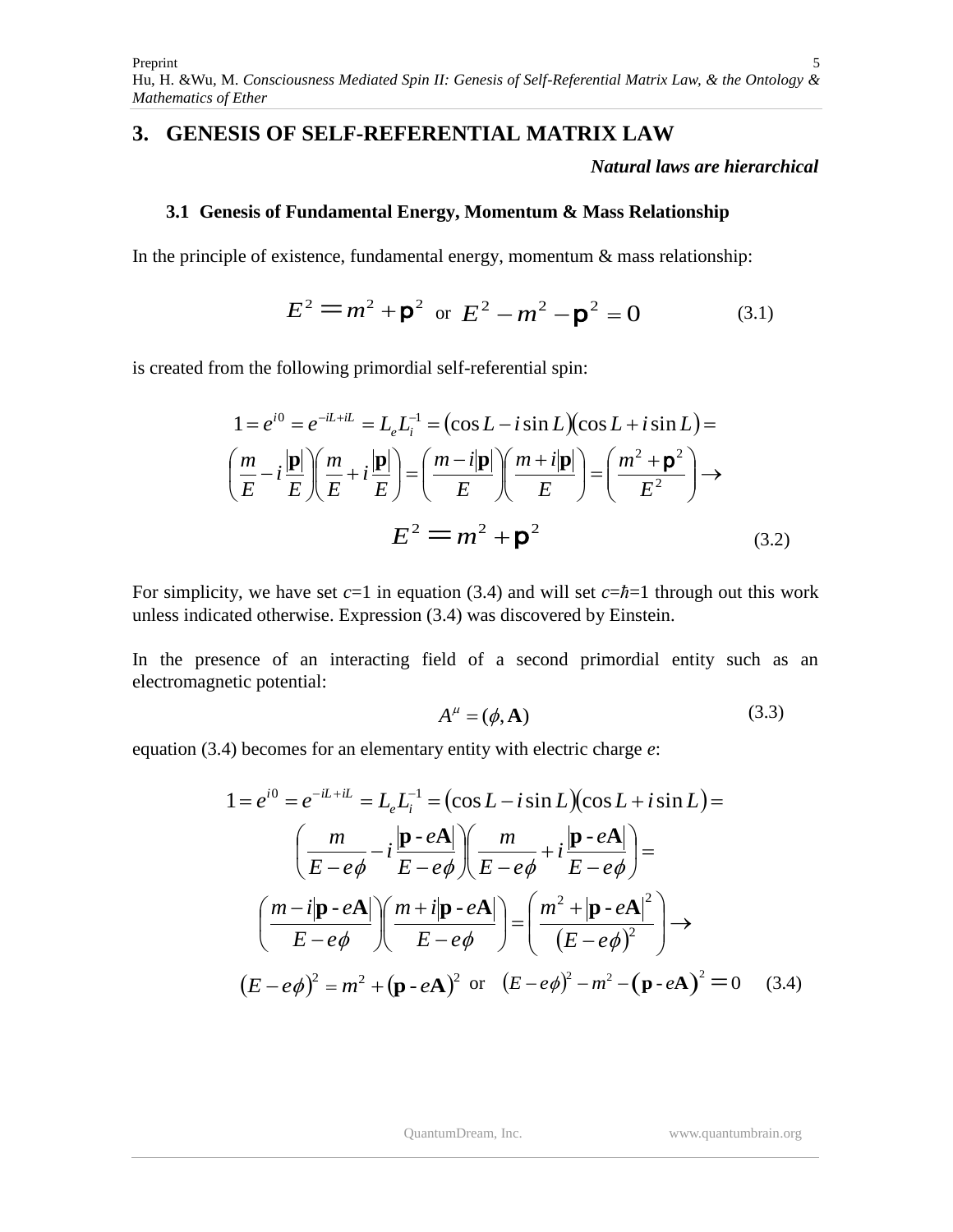#### **3.2 Self-Referential Matrix Law and Its Metamorphoses**

In the principle of existence, one form of Consciousness' Matrix Law *L<sup>M</sup>* is created from the following primordial self-referential spin:

$$
1 = e^{i0} = e^{-iL+iL} = L_e L_i^{-1} = (\cos L - i \sin L)(\cos L + i \sin L) =
$$
\n
$$
\left(\frac{m}{E} - i\frac{|\mathbf{p}|}{E}\right) \left(\frac{m}{E} + i\frac{|\mathbf{p}|}{E}\right) = \left(\frac{m - i|\mathbf{p}|}{E}\right) \left(\frac{m + i|\mathbf{p}|}{E}\right) = \left(\frac{m^2 + \mathbf{p}^2}{E^2}\right)
$$
\n
$$
= \frac{E^2 - m^2}{\mathbf{p}^2} = \left(\frac{E - m}{-|\mathbf{p}|}\right) \left(\frac{-|\mathbf{p}|}{E + m}\right)^{-1}
$$
\n
$$
\rightarrow \frac{E - m}{-|\mathbf{p}|} = \frac{-|\mathbf{p}|}{E + m} \rightarrow \frac{E - m}{-|\mathbf{p}|} - \frac{-|\mathbf{p}|}{E + m} = 0
$$
\n
$$
\rightarrow \left(\frac{E - m}{-|\mathbf{p}|} - \frac{|\mathbf{p}|}{E + m}\right) = \left(L_{M,e} - L_{M,i}\right) = L_M
$$
\n(3.5)

where matrixization step is carried out in such way that

$$
Det(L_M) = E^2 - m^2 - p^2 = 0
$$
 (3.6)

so as to satisfy the fundamental relationship (3.4) in the determinant view.

After fermionic spinization:

$$
|\mathbf{p}| = \sqrt{\mathbf{p}^2} = \sqrt{-De(\mathbf{\sigma}\cdot\mathbf{p})} \rightarrow \mathbf{\sigma}\cdot\mathbf{p}
$$
 (3.7)

where  $\sigma = (\sigma_1, \sigma_2, \sigma_3)$  are Pauli matrices:

$$
\sigma_1 = \begin{pmatrix} 0 & 1 \\ 1 & 0 \end{pmatrix} \qquad \sigma_2 = \begin{pmatrix} 0 & -i \\ i & 0 \end{pmatrix} \qquad \sigma_3 = \begin{pmatrix} 1 & 0 \\ 0 & -1 \end{pmatrix} \tag{3.8}
$$

expression (3.7) becomes:

$$
\begin{pmatrix} E-m & -\sigma \cdot \mathbf{p} \\ -\sigma \cdot \mathbf{p} & E+m \end{pmatrix} = \begin{pmatrix} L_{M,e} & L_{M,i} \end{pmatrix} = L_M = E - \mathbf{\alpha} \cdot \mathbf{p} - \beta m = E - H \tag{3.9}
$$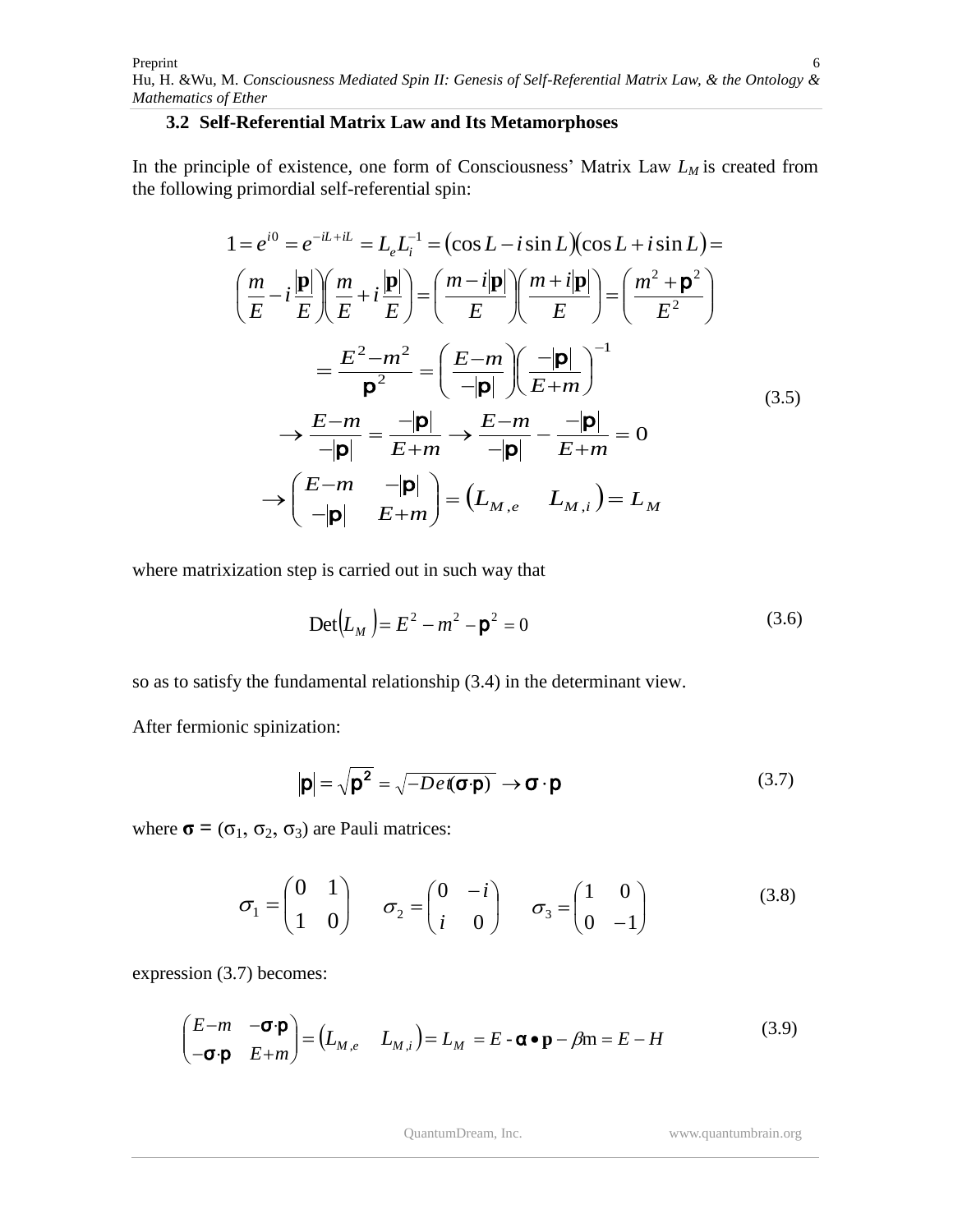where  $\alpha = (\alpha_1, \alpha_2, \alpha_3)$  and  $\beta$  are Dirac matrices and  $H = \alpha \cdot p + \beta m$  is the Dirac Hamiltonian. Expression (3.12) governs fermions in Dirac form such as Dirac electron and positron and we propose that expression (3.7) governs the third state of matter (unspinized or spinless entity/particle) with electric charge *e* and mass *m* such as a meson or a meson-like particle.

If we define:

$$
Det_{\sigma}\left(\begin{matrix} E-m & -\sigma \cdot \mathbf{p} \\ -\sigma \cdot \mathbf{p} & E+m \end{matrix}\right) = (E-m)(E+m) - (-\sigma \cdot \mathbf{p})(-\sigma \cdot \mathbf{p})
$$
(3.10)

We get:

$$
Det_{\sigma}\left(\begin{matrix} E-m & -\sigma \cdot \mathbf{p} \\ -\sigma \cdot \mathbf{p} & E+m \end{matrix}\right) = \left(E^2 - m^2 - \mathbf{p}^2\right)I_2 = 0 \tag{3.11}
$$

Thus, fundamental relationship (3.1) is also satisfied under the determinant view of expression (3.13). Indeed, we can also obtain the following conventional determinant:

$$
Det \begin{pmatrix} E-m & -\sigma \cdot \mathbf{p} \\ -\sigma \cdot \mathbf{p} & E+m \end{pmatrix} = \left( E^2 - m^2 - \mathbf{p}^2 \right)^2 = 0 \tag{3.12}
$$

One kind of metamorphosis of expressions  $(3.5)$ ,  $(3.9)$ ,  $(310)$  &  $(3.11)$  is respectively as follows:

$$
1 = e^{i0} = e^{-iL+il} = L_e L_i^{-1} = (\cos L - i \sin L)(\cos L + i \sin L) =
$$
\n
$$
\left(\frac{m}{E} - i\frac{|\mathbf{p}|}{E}\right) \left(\frac{m}{E} + i\frac{|\mathbf{p}|}{E}\right) = \left(\frac{m - i|\mathbf{p}|}{E}\right) \left(\frac{m + i|\mathbf{p}|}{E}\right) = \left(\frac{m^2 + \mathbf{p}^2}{E^2}\right) =
$$
\n
$$
\frac{E^2 - \mathbf{p}^2}{m^2} = \left(\frac{E - |\mathbf{p}|}{-m}\right) \left(\frac{-m}{E + |\mathbf{p}|}\right)^{-1} \longrightarrow
$$
\n
$$
\rightarrow \frac{E - |\mathbf{p}|}{-m} = \frac{-m}{E + |\mathbf{p}|} \rightarrow \frac{E - |\mathbf{p}|}{-m} - \frac{-m}{E + |\mathbf{p}|} = 0
$$
\n
$$
\left(\frac{E - |\mathbf{p}|}{-m} - \frac{-m}{E + |\mathbf{p}|}\right) = \left(L_{M,e} - L_{M,i}\right) = L_M
$$
\n(3.13)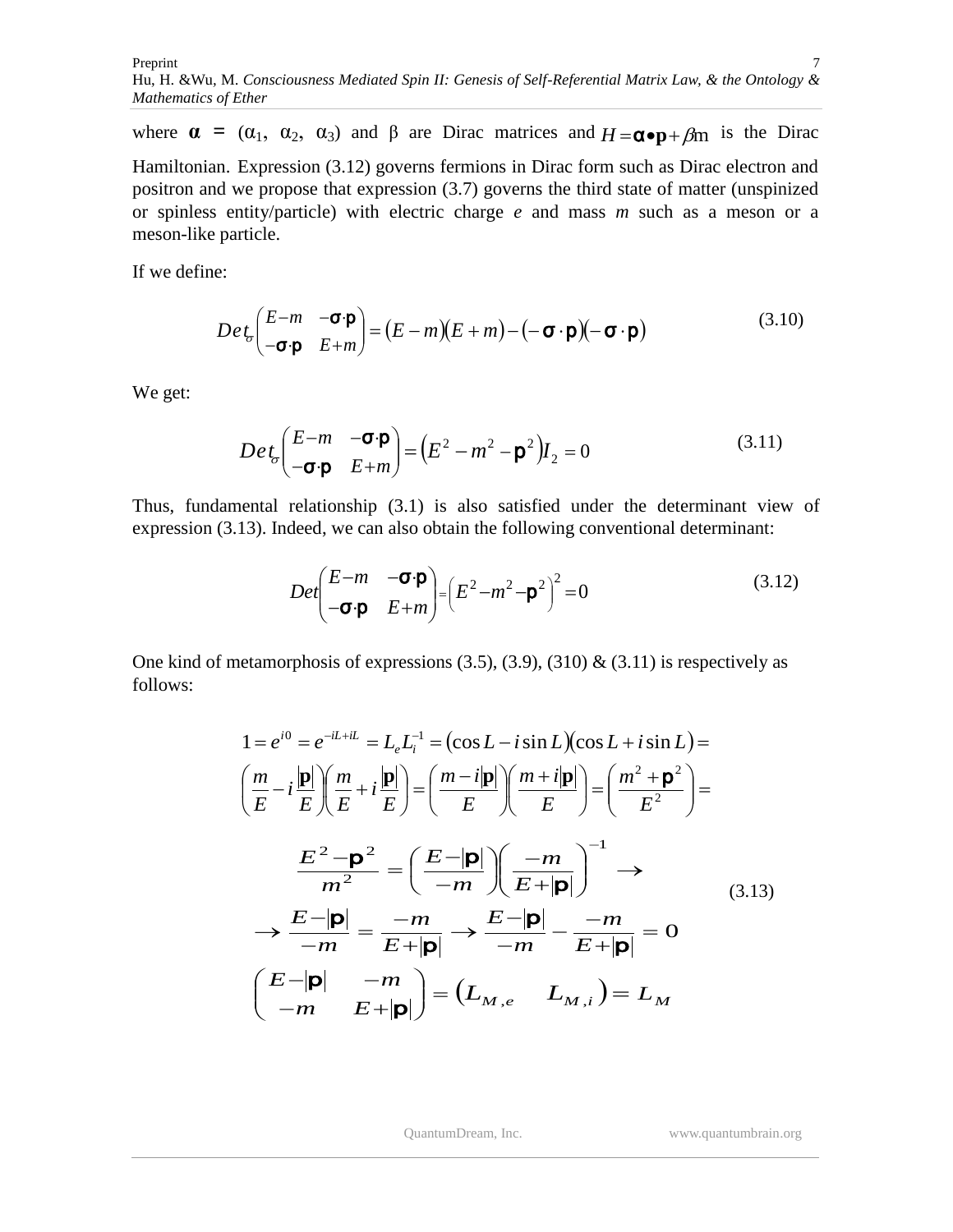$$
\begin{pmatrix} E-\mathbf{\sigma}\cdot\mathbf{p} & -m \\ -m & E+\mathbf{\sigma}\cdot\mathbf{p} \end{pmatrix} = \begin{pmatrix} L_{M,e} & L_{M,i} \end{pmatrix} = L_M \tag{3.14}
$$

$$
Det_{\sigma}\left(\begin{matrix} E-\sigma\cdot\mathbf{p} & -m \\ -m & E+\sigma\cdot\mathbf{p} \end{matrix}\right) = (E-\sigma\cdot\mathbf{p})(E+\sigma\cdot\mathbf{p}) - (-m)(-m) \tag{3.15}
$$

$$
Det_{\sigma}\left(\begin{matrix} E-\sigma\cdot\mathbf{p} & -m \\ -m & E+\sigma\cdot\mathbf{p} \end{matrix}\right) = \left(E^2 - \mathbf{p}^2 - m^2\right)I_2 = 0 \tag{3.16}
$$

The last expression in (3.13) is the unspinized Matrix Law in Weyl (chiral) form. Expression (3.14) is spinized Matrix Law in Weyl (chiral) form.

Another kind of metamorphosis of expressions (3.5), (3.9), (310) & (3.11) is respectively as follows:

$$
1 = e^{i0} = e^{-iL+iL} = L_e L_i^{-1} = (\cos L - i \sin L)(\cos L + i \sin L) =
$$
\n
$$
\left(\frac{m}{E} - i\frac{|\mathbf{p}|}{E}\right) \left(\frac{m}{E} + i\frac{|\mathbf{p}|}{E}\right) = \left(\frac{m - i|\mathbf{p}|}{E}\right) \left(\frac{m + i|\mathbf{p}|}{E}\right) = \left(\frac{E}{-m + i|\mathbf{p}|}\right)^{-1} \left(\frac{-m - i|\mathbf{p}|}{E}\right) \tag{3.17}
$$
\n
$$
\rightarrow \frac{E}{-m + i|\mathbf{p}|} = \frac{-m - i|\mathbf{p}|}{E} \rightarrow \frac{E}{-m + i|\mathbf{p}|} - \frac{-m - i|\mathbf{p}|}{E} = 0
$$
\n
$$
\rightarrow \left(\frac{E}{-m + i|\mathbf{p}|} - \frac{m - i|\mathbf{p}|}{E}\right) = (L_e - L_i) = L_M
$$
\n
$$
\left(\frac{E}{-m + i\sigma \cdot \mathbf{p}} - \frac{m - i\sigma \cdot \mathbf{p}}{E}\right) = (L_{M,e} - L_{M,i}) = L_M
$$
\n(3.18)

$$
Det_{\sigma}\begin{pmatrix} E & -m-i\boldsymbol{\sigma}\cdot\boldsymbol{p} \\ -m+i\boldsymbol{\sigma}\cdot\boldsymbol{p} & E \end{pmatrix} = EE - (-m-i\boldsymbol{\sigma}\cdot\boldsymbol{p})(-m+i\boldsymbol{\sigma}\cdot\boldsymbol{p})
$$
(3.19)

$$
Det_{\sigma}\left(\frac{E}{-m+i\sigma\cdot\mathbf{p}} - \frac{m-i\sigma\cdot\mathbf{p}}{E}\right) = \left(E^2 - m^2 - \mathbf{p}^2\right)I_2 = 0
$$
\n(3.20)

Indeed,  $Q = m + i\sigma \cdot \mathbf{p}$  is a quaternion and  $Q^* = m - i\sigma \cdot \mathbf{p}$  is its conjugate. So we can rewrite expression (3.29) as:

$$
\begin{pmatrix} E & -Q \ -Q^* & E \end{pmatrix} = \begin{pmatrix} L_{M,e} & L_{M,i} \end{pmatrix} = L_M \tag{3.21}
$$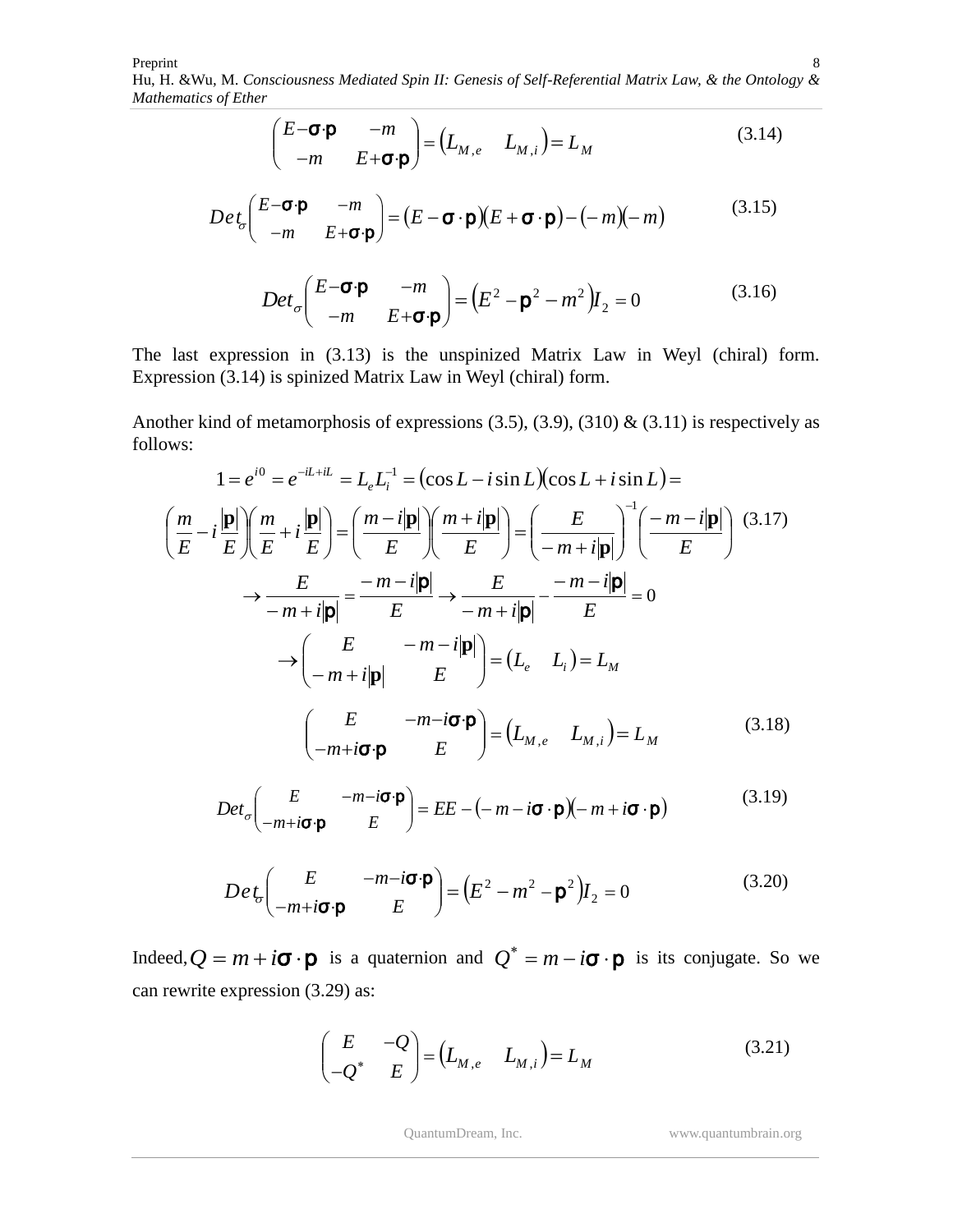If  $m=0$ , we have from expression (3.5):

$$
1 = e^{i0} = e^{-iL + iL} = L_e L_i^{-1} = (\cos L - i \sin L)(\cos L + i \sin L) =
$$
  
\n
$$
\left(\frac{0}{E} - i\frac{|\mathbf{p}|}{E}\right) \left(\frac{0}{E} + i\frac{|\mathbf{p}|}{E}\right) = \left(-i\frac{|\mathbf{p}|}{E}\right) \left(+i\frac{|\mathbf{p}|}{E}\right) = \left(\frac{\mathbf{p}^2}{E^2}\right)
$$
  
\n
$$
= \frac{E^2}{\mathbf{p}^2} = \left(\frac{E}{-|\mathbf{p}|}\right) \left(\frac{-|\mathbf{p}|}{E}\right)^{-1}
$$
  
\n
$$
\rightarrow \frac{E}{-|\mathbf{p}|} = \frac{-|\mathbf{p}|}{E} \rightarrow \frac{E}{-|\mathbf{p}|} - \frac{-|\mathbf{p}|}{E} = 0
$$
  
\n
$$
\rightarrow \left(\frac{E}{-|\mathbf{p}|} - \frac{|\mathbf{p}|}{E}\right) = (L_{M,e} - L_{M,i}) = L_M
$$
  
\n(3.22)

After fermionic spinization  $|\mathbf{p}| \to \mathbf{\sigma} \cdot \mathbf{p}$ , the last expression in (3.22) becomes:

$$
\begin{pmatrix} E & -\boldsymbol{\sigma} \cdot \boldsymbol{\rho} \\ -\boldsymbol{\sigma} \cdot \boldsymbol{\rho} & E \end{pmatrix} = \begin{pmatrix} L_{M,e} & L_{M,i} \end{pmatrix} = L_M \tag{3.23}
$$

which governs massless fermion (neutrino) in Dirac form.

After bosonic spinization:

$$
|\mathbf{p}| = \sqrt{\mathbf{p}^2} = \sqrt{-\left(De\mathbf{I}(\mathbf{s}\cdot\mathbf{p} + I_3) - De\mathbf{I}(I_3)\right)} \rightarrow \mathbf{s} \cdot \mathbf{p}
$$
\n(3.24)

the expression in (3.22) becomes:

$$
\begin{pmatrix} E & -\mathbf{S} \cdot \mathbf{p} \\ -\mathbf{S} \cdot \mathbf{p} & E \end{pmatrix} = \begin{pmatrix} L_{M,e} & L_{M,i} \end{pmatrix} = L_M \tag{3.25}
$$

where  $\mathbf{s} = (s_1, s_2, s_3)$  are spin operators for spin 1 particle:

$$
s_1 = \begin{pmatrix} 0 & 0 & 0 \\ 0 & 0 & -i \\ 0 & i & 0 \end{pmatrix} \quad s_2 = \begin{pmatrix} 0 & 0 & i \\ 0 & 0 & 0 \\ -i & 0 & 0 \end{pmatrix} \quad s_3 = \begin{pmatrix} 0 & -i & 0 \\ i & 0 & 0 \\ 0 & 0 & 0 \end{pmatrix}
$$
(3.26)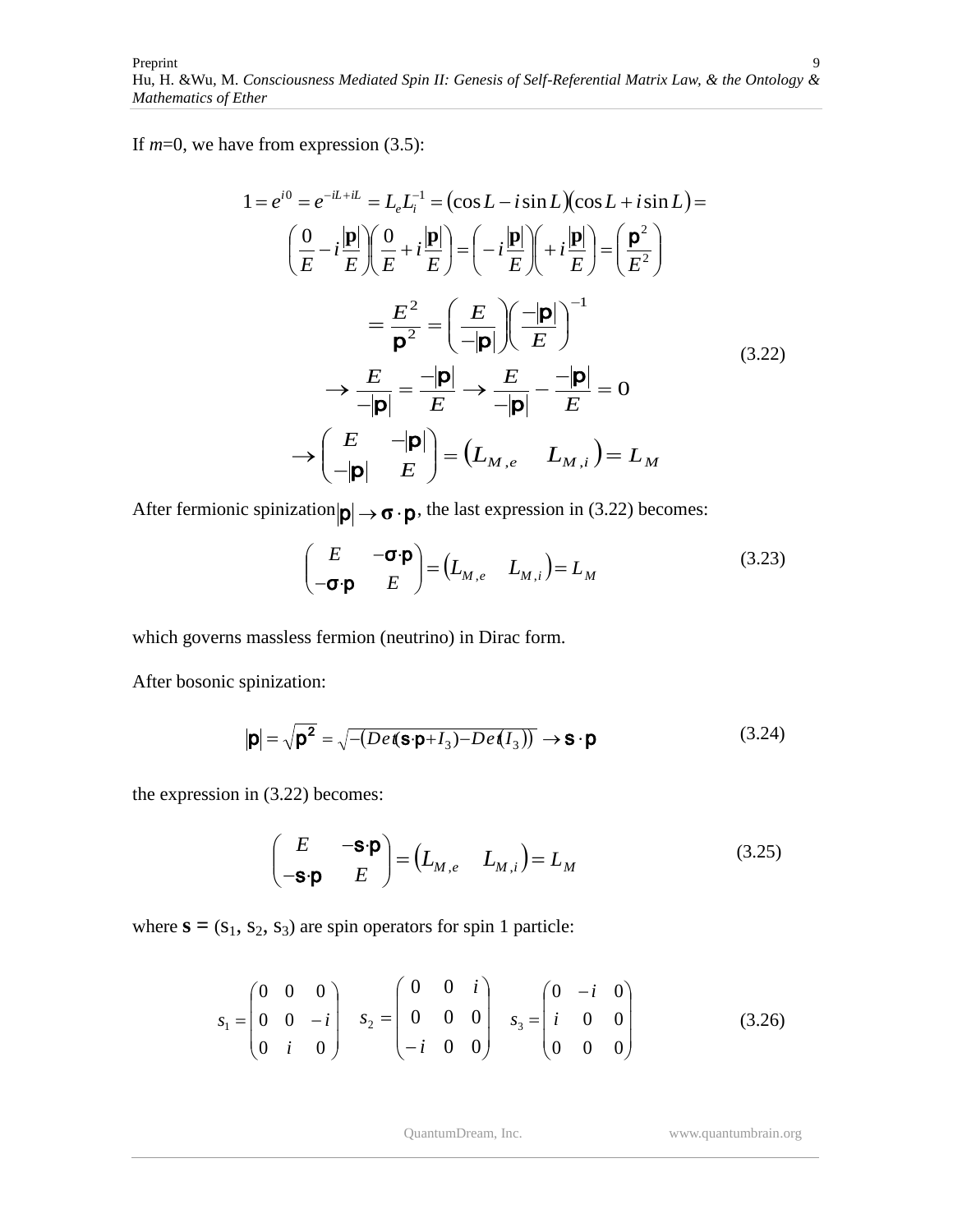Preprint Hu, H. &Wu*,* M. *Consciousness Mediated Spin II: Genesis of Self-Referential Matrix Law, & the Ontology & Mathematics of Ether* 10

If we define:

$$
De \, t_s \left( \begin{array}{cc} E & -\mathbf{S} \cdot \mathbf{p} \\ -\mathbf{S} \cdot \mathbf{p} & E \end{array} \right) = \left( E \right) \left( E \right) - \left( -\mathbf{S} \cdot \mathbf{p} \right) \left( -\mathbf{S} \cdot \mathbf{p} \right) \tag{3.27}
$$

We get:

$$
Det_s\begin{pmatrix} E & -\mathbf{s} \cdot \mathbf{p} \\ -\mathbf{s} \cdot \mathbf{p} & E \end{pmatrix} = \begin{pmatrix} E^2 - \mathbf{p}^2 \end{pmatrix} I_3 - \begin{pmatrix} p_x^2 & p_x p_y & p_x p_z \\ p_y p_x & p_y^2 & p_y p_z \\ p_z p_x & p_z p_y & p_z^2 \end{pmatrix}
$$
(3.28)

To obey fundamental relationship (3.1) in determinant view (3.27), we shall require the last term in (3.28) acting on the external and internal wave functions respectively to produce null result (zero) in source-free zone as discussed later. We propose that the last expression in (3.22) governs massless particle with unobservable spin (spinless). After bosonic spinization, the spinless and massless particle gains its spin 1.

Further, if  $|\mathbf{p}|=0$ , we have:

$$
1 = e^{i0} = e^{-iL+iL} = L_e L_i^{-1} = (\cos L - i \sin L)(\cos L + i \sin L) =
$$
  
\n
$$
\left(\frac{m}{E} - i\frac{0}{E}\right)\left(\frac{m}{E} + i\frac{0}{E}\right) = \left(\frac{m}{E}\right)\left(\frac{m}{E}\right) = \left(\frac{m^2}{E^2}\right)
$$
  
\n
$$
= \frac{E^2}{m^2} = \left(\frac{E}{-m}\right)\left(\frac{-m}{E}\right)^{-1}
$$
  
\n
$$
\rightarrow \frac{E}{-m} = \frac{-m}{E} \rightarrow \frac{E}{-m} - \frac{-m}{E} = 0
$$
  
\n
$$
\rightarrow \left(\frac{E}{-m}\right) = \left(L_{M,e} - L_{M,i}\right) = L_M
$$
  
\n(3.29)

We suggest the above spaceless forms of Matrix Law govern the external and internal wave functions (self-fields) which play the roles of spaceless gravitons, that is, they mediate space (distance) independent interactions through proper time (mass) entanglement.

#### **3.3 Imaginary Momentum**

If Consciousness creates spatial self-confinement of an elementary entity through imaginary momentum  $\mathbf{p}_i$  (downward self-reference such that  $m^2 > E^2$ ) we have: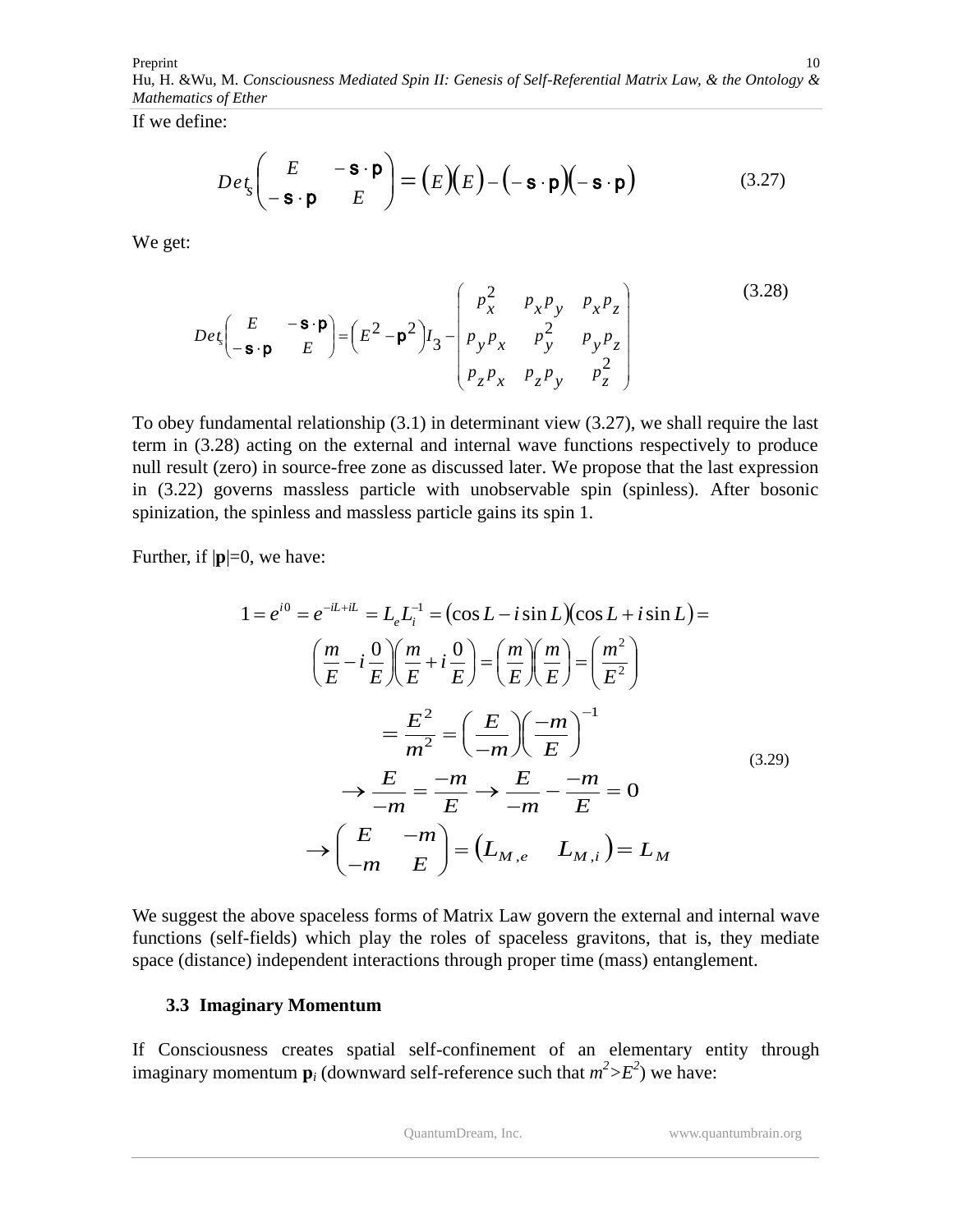Preprint

Hu, H. &Wu*,* M. *Consciousness Mediated Spin II: Genesis of Self-Referential Matrix Law, & the Ontology & Mathematics of Ether*

$$
m^{2} - E^{2} = -\mathbf{p}_{i}^{2} = -p_{i,1}^{2} - p_{i,2}^{2} - p_{i,3}^{2} = (i\mathbf{p}_{i})^{2} = -De\mathbf{r}(\mathbf{\sigma} \cdot i\mathbf{p}_{i})
$$
(3.30)

that is:

$$
E^2 - m^2 - \mathbf{p}_i^2 = 0
$$
 (3.31)

11

which can be created by the following primordial self-referential spin:

$$
1 = e^{i0} = e^{-iL+iL} = L_e L_i^{-1} = (\cos L - i \sin L)(\cos L + i \sin L) =
$$

$$
\left(\frac{m}{E} - i\frac{|\mathbf{p}_i|}{E}\right) \left(\frac{m}{E} + i\frac{|\mathbf{p}_i|}{E}\right) = \left(\frac{m - i|\mathbf{p}_i|}{E}\right) \left(\frac{m + i|\mathbf{p}_i|}{E}\right) = \left(\frac{m^2 + \mathbf{p}_i^2}{E^2}\right) \rightarrow
$$

$$
E^2 = m^2 + \mathbf{p}_i^2 \text{ or } E^2 - m^2 - \mathbf{p}_i^2 = 0 \qquad (3.32)
$$

Therefore, allowing imaginary momentum (downward self-reference) for an elementary entity, we can derive the following Matrix Law in Dirac-like form:

$$
\begin{pmatrix}\nE-m & -|\mathbf{p}_i| \\
-|\mathbf{p}_i| & E+m\n\end{pmatrix} = \begin{pmatrix}\nL_{M,e} & L_{M,i}\n\end{pmatrix} = L_M
$$
\n(3.33)\n
$$
\begin{pmatrix}\n-m & -\sigma \cdot \mathbf{p}_i \\
-\sigma \cdot \mathbf{p}_i & +m\n\end{pmatrix} = \begin{pmatrix}\nL_{M,e} & L_{M,i}\n\end{pmatrix} = L_M
$$
\n(3.34)

Also, we can derive the following Matrix Law in Weyl-like (chiral-like) form:

$$
\begin{pmatrix} E-|\mathbf{p}_i| & -m \\ -m & +|\mathbf{p}_i| \end{pmatrix} = \begin{pmatrix} L_{M,e} & L_{M,i} \end{pmatrix} = L_M \tag{3.35}
$$

$$
\begin{pmatrix} E-\mathbf{\sigma}\cdot\mathbf{p}_i & -m \\ -m & E+\mathbf{\sigma}\cdot\mathbf{p}_i \end{pmatrix} = \begin{pmatrix} L_{M,e} & L_{M,i} \end{pmatrix} = L_M \tag{3.36}
$$

It is suggested that the above additional forms of self-referential Matrix Law govern proton in Dirac and Weyl form respectively.

#### **3.4 Games for Deriving Matrix Law**

The games for deriving various forms of the Matrix Law prior to spinization can be summarized as follows: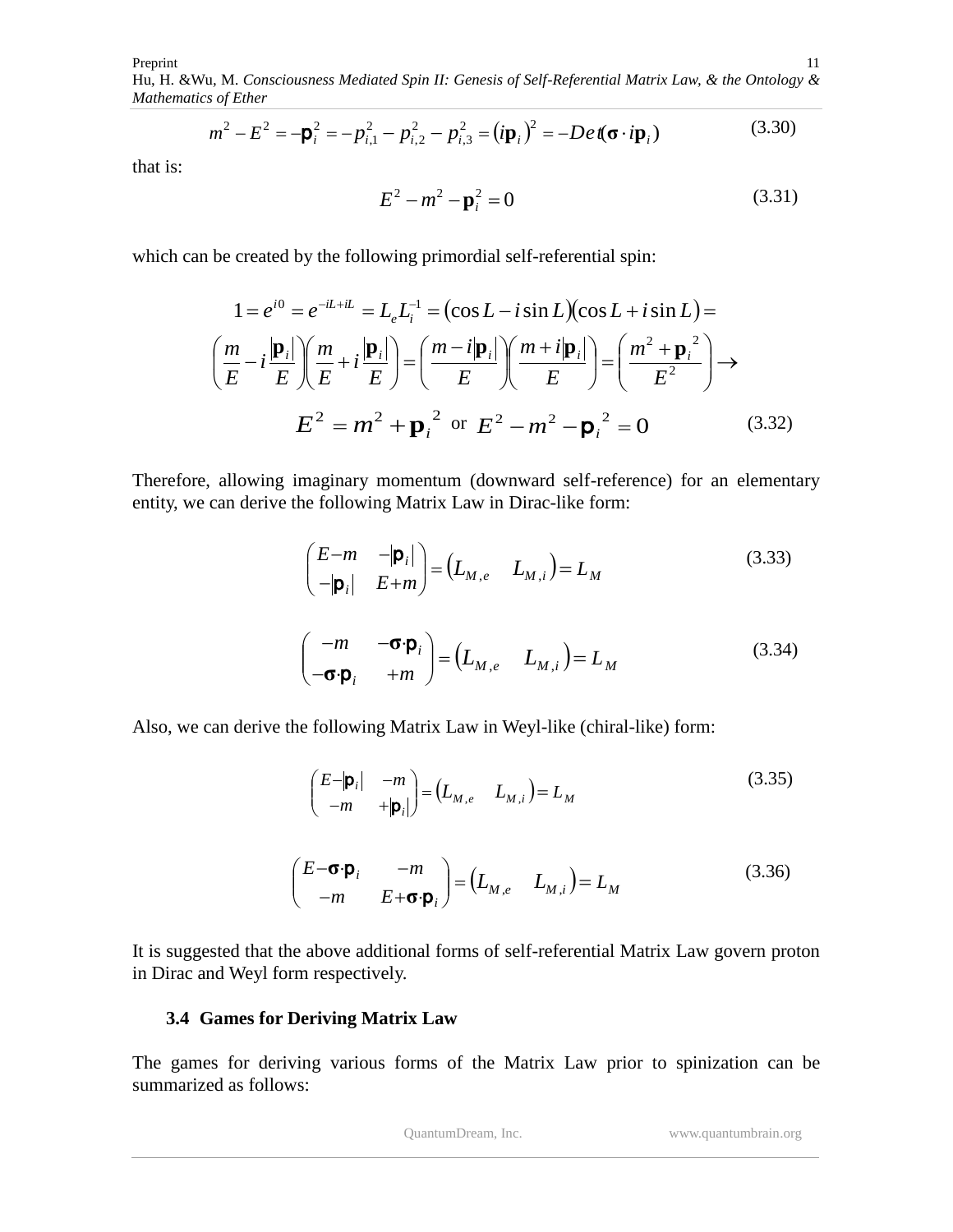$$
0 = E2 - m2 - p2 = (Det ME + Det Mm + Det Mp)
$$
  
= Det(M<sub>E</sub> + M<sub>m</sub> + M<sub>p</sub>) = Det(L<sub>M</sub>) (3.37)

where *Det* means determinant and  $M_E$ ,  $M_m$  and  $M_p$  are respectively matrices with  $\pm E$  (or  $\pm iE$ ),  $\pm m$  (or  $\pm im$ ) and  $\pm |\mathbf{p}|$  (or  $\pm i|\mathbf{p}|$ ) as elements respectively, and  $E^2$ ,  $\pm m^2$  and  $-\mathbf{p}^2$  as determinant respectively, and *L<sup>M</sup>* is the Matrix Law so derived.

For example, the Matrix Law in Dirac form prior to spinization:

$$
L_M = \begin{pmatrix} E - m & -|\mathbf{p}| \\ -|\mathbf{p}| & E + m \end{pmatrix}
$$
 (3.38)

can be derived as follows:

$$
0 = E2 - m2 - \mathbf{p}2 = Det \begin{pmatrix} E & 0 \\ 0 & E \end{pmatrix} + Det \begin{pmatrix} -m & 0 \\ 0 & m \end{pmatrix} + Det \begin{pmatrix} 0 & -|\mathbf{p}| \\ -|\mathbf{p}| & 0 \end{pmatrix} =
$$

$$
De \left( \begin{pmatrix} E & 0 \\ 0 & E \end{pmatrix} + \begin{pmatrix} -m & 0 \\ 0 & m \end{pmatrix} + \begin{pmatrix} 0 & -|\mathbf{p}| \\ -|\mathbf{p}| & 0 \end{pmatrix} \right) = De \begin{pmatrix} E-m & -|\mathbf{p}| \\ -|\mathbf{p}| & E+m \end{pmatrix} = De(L_M)
$$
(3.39)

For a second example, the Matrix Law in Weyl form prior to spinization:

$$
L_M = \begin{pmatrix} E - |\mathbf{p}| & -m \\ -m & E + |\mathbf{p}| \end{pmatrix}
$$
 (3.40)

can be derived as follows:

$$
0 = E2 - m2 - \mathbf{p}2 = De\begin{pmatrix} E & 0 \ 0 & E \end{pmatrix} + De\begin{pmatrix} 0 & -m \ -m & 0 \end{pmatrix} + De\begin{pmatrix} -|\mathbf{p}| & 0 \ 0 & |\mathbf{p}| \end{pmatrix} =
$$
  
De\begin{pmatrix} E & 0 \ 0 & E \end{pmatrix} + \begin{pmatrix} 0 & -m \ -m & 0 \end{pmatrix} + \begin{pmatrix} -|\mathbf{p}| & 0 \ 0 & |\mathbf{p}| \end{pmatrix} = De\begin{pmatrix} E-|\mathbf{p}| & -m \ -m & E+|\mathbf{p}| \end{pmatrix} = De(L<sub>M</sub>) (3.41)

For a third example, the Matrix Law in Quaternion form prior to spinization:

$$
L_M = \begin{pmatrix} E & -m-i|\mathbf{p}| \\ -m+i|\mathbf{p}| & E \end{pmatrix}
$$
 (3.42)

can be derived as follows:

$$
0 = E2 - m2 - \mathbf{p}2 = Det \begin{pmatrix} E & 0 \\ 0 & E \end{pmatrix} + Det \begin{pmatrix} 0 & -m \\ -m & 0 \end{pmatrix} + Det \begin{pmatrix} 0 & -i|\mathbf{p}| \\ i|\mathbf{p}| & 0 \end{pmatrix} =
$$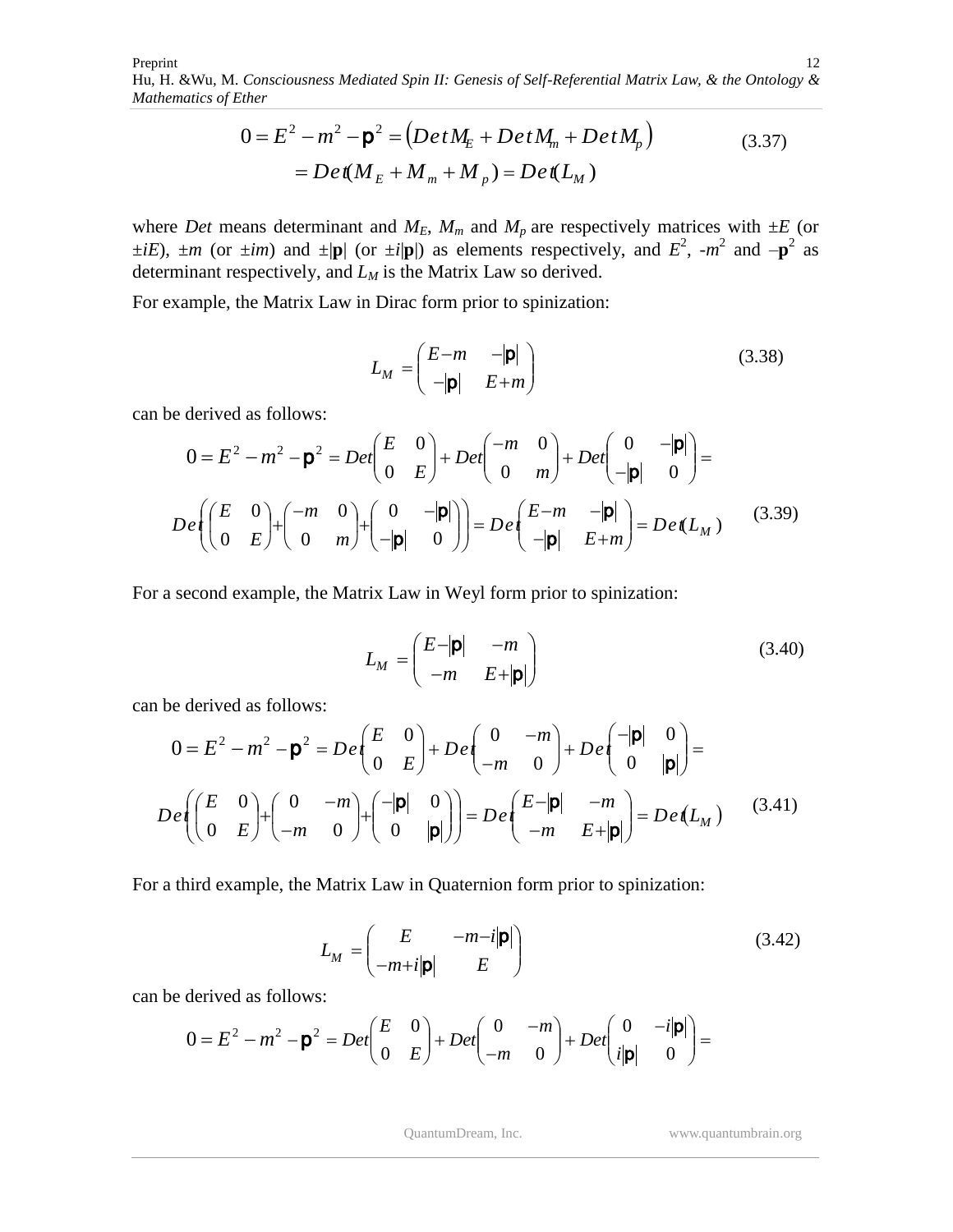Preprint Hu, H. &Wu*,* M. *Consciousness Mediated Spin II: Genesis of Self-Referential Matrix Law, & the Ontology & Mathematics of Ether* 13

$$
Det \left( \begin{pmatrix} E & 0 \\ 0 & E \end{pmatrix} + \begin{pmatrix} 0 & -m \\ -m & 0 \end{pmatrix} + \begin{pmatrix} 0 & -i|\mathbf{p}| \\ i|\mathbf{p}| & 0 \end{pmatrix} \right) = Det \begin{pmatrix} E & -m-i|\mathbf{p}| \\ -m+i|\mathbf{p}| & E \end{pmatrix} = Det(L_M)
$$
(3.43)

#### **3.5 Hierarchical Natural Laws**

The Natural laws created in accordance with the principle of existence are hierarchical and comprised of: (1) immanent Law of Conservation manifesting and governing in the external or internal world which may be violated in certain processes; (2) immanent Law of Zero manifesting and governing in the dual world as a whole; and (3) transcendental Law of One manifesting and governing in prespacetime. By ways of examples, conservations of energy, momentum and mass are immanent (and approximate) laws manifesting and governing in the external or internal world. Conservations of energy, momentums or mass to zero in the dual world comprised of the external world and internal world are immanent law manifesting and governing in the dual world as a whole. Conservation of One (Unity) based on Energy-Momentum- Mass Relationship is transcendental law manifesting and governing in prespacetime which is the foundation of external world and internal world.

# **4. SCIENTIFIC GENESIS OF ELEMENTARY PARTICLES**

*In the beginning Consciousness Created External & Internal Objects & the governing Matrix Law*

#### **4.1 Scientific Genesis of Primordial Entities (Elementary Particles)**

In the principle of existence, Consciousness creates, sustains and causes evolution of a free plane-wave fermion such as an electron in Dirac form as follows:

$$
1 = e^{i0} = e^{i0}e^{i0} = e^{-iL+iL}e^{-iM+iM}
$$
  
\n
$$
(\cos L - i\sin L)(\cos L + i\sin L)e^{-iM+iM} =
$$
  
\n
$$
\left(\frac{m}{E} - i\frac{|\mathbf{p}|}{E}\right)\left(\frac{m}{E} + i\frac{|\mathbf{p}|}{E}\right)e^{-ip^{\mu}x_{\mu}+ip^{\mu}x_{\mu}}
$$
  
\n
$$
= \left(\frac{m-i|\mathbf{p}|}{E}\right)\left(\frac{m+i|\mathbf{p}|}{E}\right)e^{-ip^{\mu}x_{\mu}+ip^{\mu}x_{\mu}}
$$
  
\n
$$
= \left(\frac{m^2 + \mathbf{p}^2}{E^2}\right)e^{-ip^{\mu}x_{\mu}+ip^{\mu}x_{\mu}} = \frac{E^2 - m^2}{\mathbf{p}^2}e^{-ip^{\mu}x_{\mu}+ip^{\mu}x_{\mu}}
$$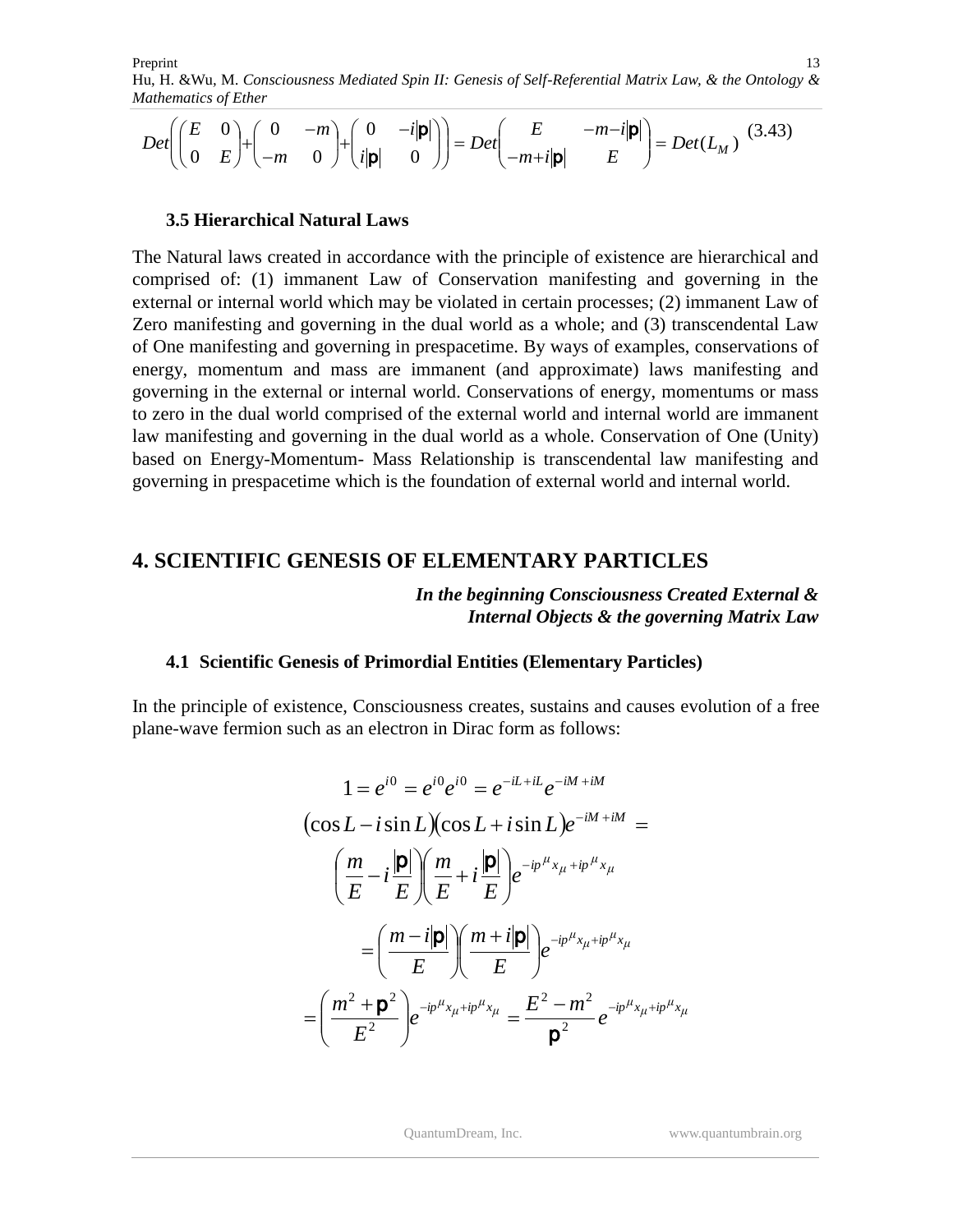$$
= \left(\frac{E-m}{-|\mathbf{p}|}\right)\left(\frac{-|\mathbf{p}|}{E+m}\right)^{-1}\left(e^{-ip^{\mu}x_{\mu}}\right)\left(e^{-ip^{\mu}x_{\mu}}\right)^{-1} \rightarrow (4.1)
$$
\n
$$
\frac{E-m}{-|\mathbf{p}|}e^{-ip^{\mu}x_{\mu}} = \frac{-|\mathbf{p}|}{E+m}e^{-ip^{\mu}x_{\mu}} \rightarrow \frac{E-m}{-|\mathbf{p}|}e^{-ip^{\mu}x_{\mu}} - \frac{-|\mathbf{p}|}{E+m}e^{-ip^{\mu}x_{\mu}} = 0
$$
\n
$$
\rightarrow \left(\begin{array}{cc} E-m & -|\mathbf{p}| \\ -|\mathbf{p}| & E+m \end{array}\right)\left(\begin{array}{cc} a_{e,+}e^{-ip^{\mu}x_{\mu}} \\ a_{i,-}e^{-ip^{\mu}x_{\mu}} \end{array}\right) = \left(L_{M,e} \quad L_{M,i}\right)\left(\begin{array}{c} \psi_{e,+} \\ \psi_{i,-} \end{array}\right) = L_{M}\psi = 0
$$
\n
$$
\rightarrow \left(\begin{array}{cc} E-m & -\sigma \cdot \mathbf{p} \\ -\sigma \cdot \mathbf{p} & E+m \end{array}\right)\left(\begin{array}{cc} A_{e,+}e^{-ip^{\mu}x_{\mu}} \\ A_{i,-}e^{-ip^{\mu}x_{\mu}} \end{array}\right) = \left(L_{M,e} \quad L_{M,i}\right)\left(\begin{array}{c} \psi_{e,+} \\ \psi_{i,-} \end{array}\right) = L_{M}\psi = 0
$$

that is:

$$
\begin{pmatrix}\n(E-m)\psi_{e,+} = \mathbf{\sigma} \cdot \mathbf{p} \psi_{i,-} \\
(E+m)\psi_{i,-} = \mathbf{\sigma} \cdot \mathbf{p} \psi_{e,+}\n\end{pmatrix} \text{ or } \begin{pmatrix}\n\mathrm{i}\partial_t \psi_{e,+} - m\psi_{e,+} = -\mathrm{i}\mathbf{\sigma} \cdot \nabla \psi_{i,-} \\
\mathrm{i}\partial_t \psi_{i,-} + m\psi_{i,-} = -\mathrm{i}\mathbf{\sigma} \cdot \nabla \psi_{e,+}\n\end{pmatrix}
$$
\n(4.2)

where substitutions  $E \rightarrow i\partial_t$  and  $\mathbf{p} \rightarrow -i\nabla$  have been made so that components of  $L_M$ can act on external and internal wave functions.

In the principle of existence, Consciousness creates, sustains and causes evolution of a free plane-wave antifermion such as a positron in Dirac form as follows:

$$
1 = e^{i0} = e^{i0} e^{i0} = e^{+iL - iL} e^{+iM - iM}
$$
  
\n
$$
(\cos L + i \sin L)(\cos L - i \sin L) e^{+iM - iM} =
$$
  
\n
$$
\left(\frac{m}{E} + i \frac{|\mathbf{p}|}{E}\right) \left(\frac{m}{E} - i \frac{|\mathbf{p}|}{E}\right) e^{+ip^{\mu}x_{\mu} - ip^{\mu}x_{\mu}}
$$
  
\n
$$
= \left(\frac{m + i|\mathbf{p}|}{E}\right) \left(\frac{m - i|\mathbf{p}|}{E}\right) e^{+ip^{\mu}x_{\mu} - ip^{\mu}x_{\mu}}
$$
  
\n
$$
= \left(\frac{m^2 + \mathbf{p}^2}{E^2}\right) e^{+ip^{\mu}x_{\mu} - ip^{\mu}x_{\mu}} = \frac{E^2 - m^2}{\mathbf{p}^2} e^{+ip^{\mu}x_{\mu} - ip^{\mu}x_{\mu}}
$$
  
\n
$$
= \left(\frac{E - m}{-|\mathbf{p}|}\right) \left(\frac{-|\mathbf{p}|}{E + m}\right)^{-1} \left(e^{+ip^{\mu}x_{\mu}}\right) \left(e^{+ip^{\mu}x_{\mu}}\right)^{-1} \rightarrow
$$
  
\n
$$
\frac{E - m}{-|\mathbf{p}|} e^{+ip^{\mu}x_{\mu}} = \frac{-|\mathbf{p}|}{E + m} e^{+ip^{\mu}x_{\mu}} \rightarrow \frac{E - m}{-|\mathbf{p}|} e^{+ip^{\mu}x_{\mu}} - \frac{-|\mathbf{p}|}{E + m} e^{+ip^{\mu}x_{\mu}} = 0
$$
  
\n(4.3)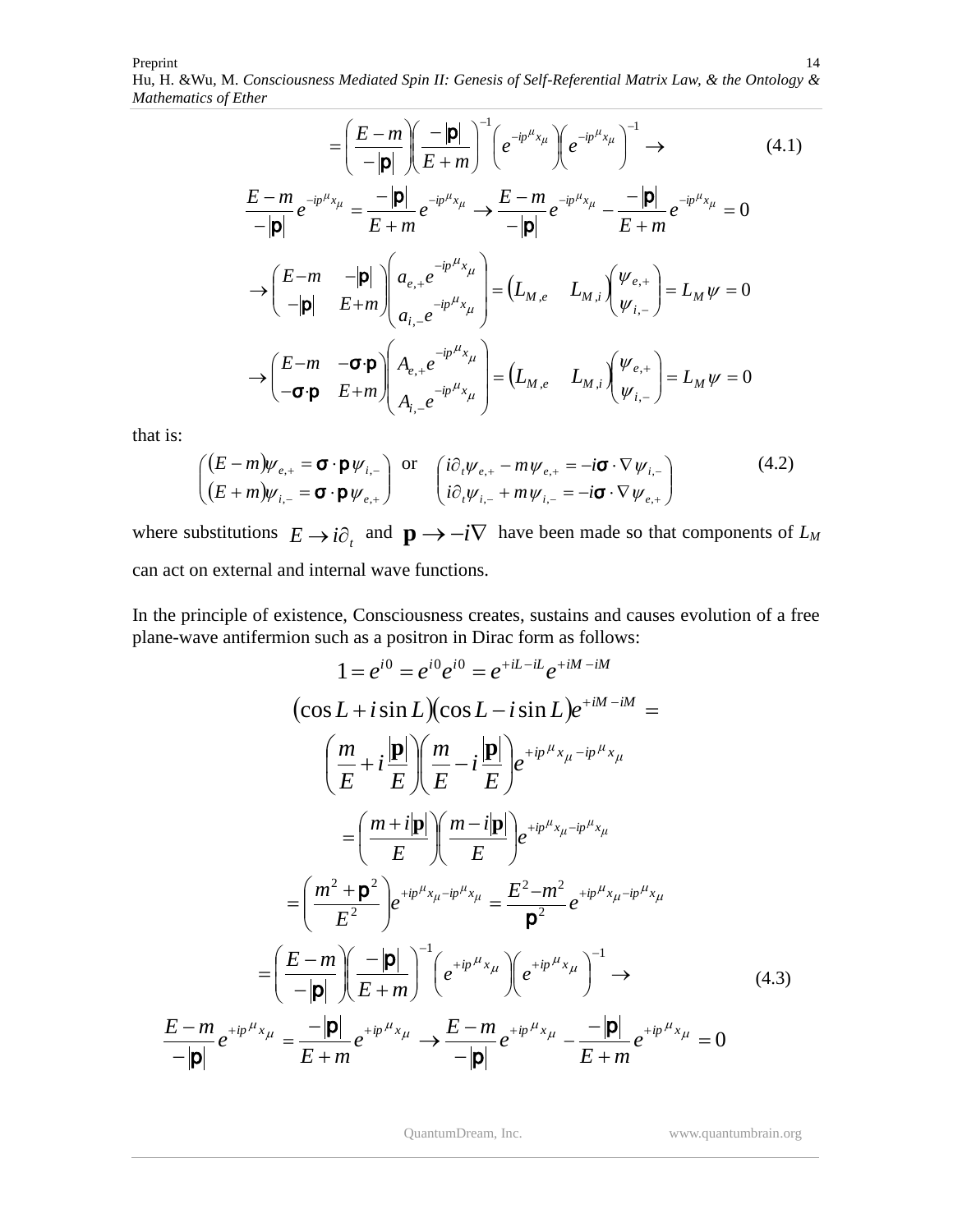$$
\rightarrow \begin{pmatrix} E-m & -|\mathbf{p}| \\ -|\mathbf{p}| & E+m \end{pmatrix} \begin{pmatrix} a_{e,-}e^{+ip\mu_{x_{\mu}}}\ a_{e,-}e^{+ip\mu_{x_{\mu}}}\end{pmatrix} = \begin{pmatrix} L_{M,e} & L_{M,i} \end{pmatrix} \begin{pmatrix} \psi_{e,-}\ \psi_{i,+}\end{pmatrix} = L_{M}\psi = 0
$$
  

$$
\rightarrow \begin{pmatrix} E-m & -\sigma \cdot \mathbf{p} \\ -\sigma \cdot \mathbf{p} & E+m \end{pmatrix} \begin{pmatrix} A_{e,-}e^{+ip\mu_{x_{\mu}}}\ A_{i,+}e^{+ip\mu_{x_{\mu}}}\end{pmatrix} = \begin{pmatrix} L_{M,e} & L_{M,i} \end{pmatrix} \begin{pmatrix} \psi_{e,-}\ \psi_{i,+}\end{pmatrix} = L_{M}\psi = 0
$$

Similarly, in the principle of existence, Consciousness creates, sustains and causes evolution of a free plane-wave fermion in Weyl (chiral) form as follows:

$$
1 = e^{i0} = e^{i0}e^{i0} = e^{-iL+ik}e^{-iM+ikM}
$$
  
\n
$$
(\cos L - i \sin L)(\cos L + i \sin L)e^{-iM+ikM} =
$$
  
\n
$$
\left(\frac{m}{E} - i\frac{|\mathbf{p}|}{E}\right)\left(\frac{m}{E} + i\frac{|\mathbf{p}|}{E}\right)e^{-ip^{ik}x_{\mu}+ip^{ik}x_{\mu}}
$$
  
\n
$$
= \left(\frac{m-i|\mathbf{p}|}{E}\right)\left(\frac{m+i|\mathbf{p}|}{E}\right)e^{-ip^{ik}x_{\mu}+ip^{ik}x_{\mu}}
$$
  
\n
$$
= \left(\frac{m^2 + \mathbf{p}^2}{E^2}\right)e^{-ip^{ik}x_{\mu}+ip^{ik}x_{\mu}} = \frac{E^2 - \mathbf{p}^2}{m^2}e^{-ip^{ik}x_{\mu}+ip^{ik}x_{\mu}}
$$
  
\n
$$
= \left(\frac{E-|\mathbf{p}|}{-m}\right)\left(\frac{-m}{E+|\mathbf{p}|}\right)^{-1}\left(e^{-ip^{ik}x_{\mu}}\right)\left(e^{-ip^{ik}x_{\mu}}\right)^{-1} \rightarrow
$$
  
\n
$$
\frac{E-|\mathbf{p}|}{-m}e^{-ip^{ik}x_{\mu}} = \frac{-m}{E+|\mathbf{p}|}e^{-ip^{ik}x_{\mu}} \rightarrow \frac{E-|\mathbf{p}|}{-m}e^{-ip^{ik}x_{\mu}} - \frac{-m}{E+|\mathbf{p}|}e^{-ip^{ik}x_{\mu}} = 0
$$
  
\n
$$
\rightarrow \left(\frac{E-|\mathbf{p}|}{-m} - \frac{m}{E+|\mathbf{p}|}\right)\left(\begin{matrix}a_{e,i}e^{-ip^{ik}x_{\mu}}\\a_{i,r}e^{-ip^{ik}x_{\mu}}\end{matrix}\right) = \left(L_{M,e} - L_{M,i}\right)\left(\begin{matrix}\psi_{e,i} \\ \psi_{i,r}\end{matrix}\right) = L_{M}\psi = 0
$$
  
\n
$$
\rightarrow \left(\begin{matrix}\nE-\mathbf{p} & -m \\
-m & E+\mathbf{p}\n\end{matrix}\right)\left(\begin{matrix}\nA_{e,i}e^{-ip^{ik}x_{\mu}} \\
A_{i,r}e^{-ip^{ik}x_{\mu}}\end{matrix}\right
$$

that is:

$$
\begin{pmatrix}\n(E - \mathbf{\sigma} \cdot \mathbf{p})\psi_{e,l} = m\psi_{i,r} \\
(E + \mathbf{\sigma} \cdot \mathbf{p})\psi_{i,r} = m\psi_{e,l}\n\end{pmatrix} \text{ or } \begin{pmatrix}\ni\partial_t\psi_{e,l} + i\mathbf{\sigma} \cdot \nabla \psi_{e,l} = m\psi_{i,r} \\
i\partial_t\psi_{i,r} - i\mathbf{\sigma} \cdot \nabla \psi_{i,-} = m\psi_{e,l}\n\end{pmatrix}
$$
\n(4.5)

In the principle of existence, Consciousness creates, sustains and causes evolution of a free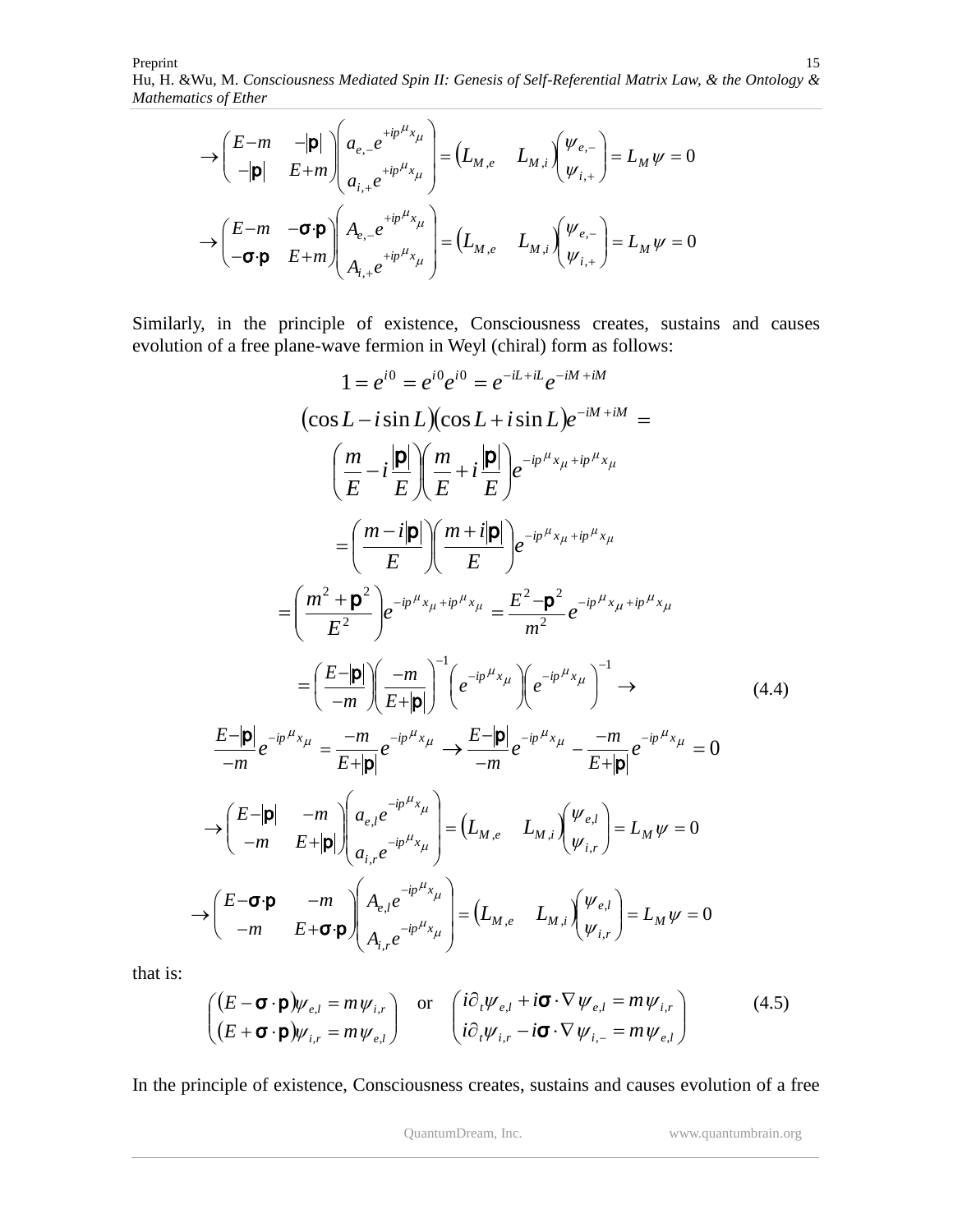Preprint Hu, H. &Wu*,* M. *Consciousness Mediated Spin II: Genesis of Self-Referential Matrix Law, & the Ontology & Mathematics of Ether* 16

plane-wave fermion in another form as follows:

 $\overline{\phantom{a}}$ \.  $\sqrt{2}$ 

$$
1 = e^{i0} = e^{i0} e^{i0} = e^{-iL+il} e^{-iM+ikH}
$$
  
\n
$$
(\cos L - i \sin L)(\cos L + i \sin L) e^{-iM+ikH} =
$$
  
\n
$$
\left(\frac{m}{E} - i \frac{|\mathbf{p}|}{E}\right) \left(\frac{m}{E} + i \frac{|\mathbf{p}|}{E}\right) e^{-ip^{H}x_{\mu}+ip^{H}x_{\mu}}
$$
  
\n
$$
= \left(\frac{m - i|\mathbf{p}|}{E}\right) \left(\frac{m + i|\mathbf{p}|}{E}\right) e^{-ip^{H}x_{\mu}+ip^{H}x_{\mu}}
$$
  
\n
$$
= \left(\frac{E}{-m + i\varepsilon|\mathbf{p}|}\right) \left(\frac{-m - i|\mathbf{p}|}{E}\right)^{-1} \left(e^{-ip^{H}x_{\mu}}\right) \left(e^{-ip^{H}x_{\mu}}\right)^{-1}
$$
  
\n
$$
\rightarrow \frac{E}{-m + i|\mathbf{p}|} e^{-ip^{H}x_{\mu}} = \frac{-m - i|\mathbf{p}|}{E} e^{-ip^{H}x_{\mu}}
$$
  
\n
$$
\rightarrow \frac{E}{-m + i|\mathbf{p}|} e^{-ip^{H}x_{\mu}} - \frac{-m - i|\mathbf{p}|}{E} e^{-ip^{H}x_{\mu}} = 0
$$
  
\n
$$
\rightarrow \left(\frac{E}{-m + i|\mathbf{p}|} - \frac{m - i|\mathbf{p}|}{E}\right) \left(\frac{a_{e}e^{-ip^{H}x_{\mu}}}{a_{i}e^{-ip^{H}x_{\mu}}}\right) = \left(L_{M,e} - L_{M,i}\right) \left(\frac{\psi_{e}}{\psi_{i}}\right) = L_{M}\psi = 0
$$
  
\n
$$
\rightarrow \left(\frac{E}{-m + i\sigma \mathbf{p}} - \frac{m - i\sigma \mathbf{p}}{E}\right) \left(\frac{A_{e}e^{-ip^{H}x_{\mu}}}{A_{i}e^{-ip^{H}x_{\mu}}}\right) = \left(L_{M,e} - L_{M,i}\right) \left(\frac{\psi_{e}}{\psi_{i}}\right) = L_{M}\psi = 0
$$
  
\n
$$
\rightarrow \left(\frac{E}{-Q^{*}} - \frac{Q}{E}\right) \left(\frac{A_{e}
$$

(where  $Q = m + i\sigma \cdot \mathbf{p}$  is a quaternion and  $Q^* = m - i\sigma \cdot \mathbf{p}$  is its conjugate) that is:

$$
\begin{pmatrix} E\psi_e = (m + i\boldsymbol{\sigma} \cdot \boldsymbol{p})\psi_i \\ E\psi_i = (m - i\boldsymbol{\sigma} \cdot \boldsymbol{p})\psi_e \end{pmatrix} \text{ or } \begin{pmatrix} i\partial_t\psi_e = m\psi_i + \boldsymbol{\sigma} \cdot \nabla \psi_i \\ i\partial_t\psi_i = m\psi_e - \boldsymbol{\sigma} \cdot \nabla \psi_i \end{pmatrix}
$$
(4.7)

In the principle of existence, Consciousness creates, sustains and causes evolution of a linear plane-wave photon as follows: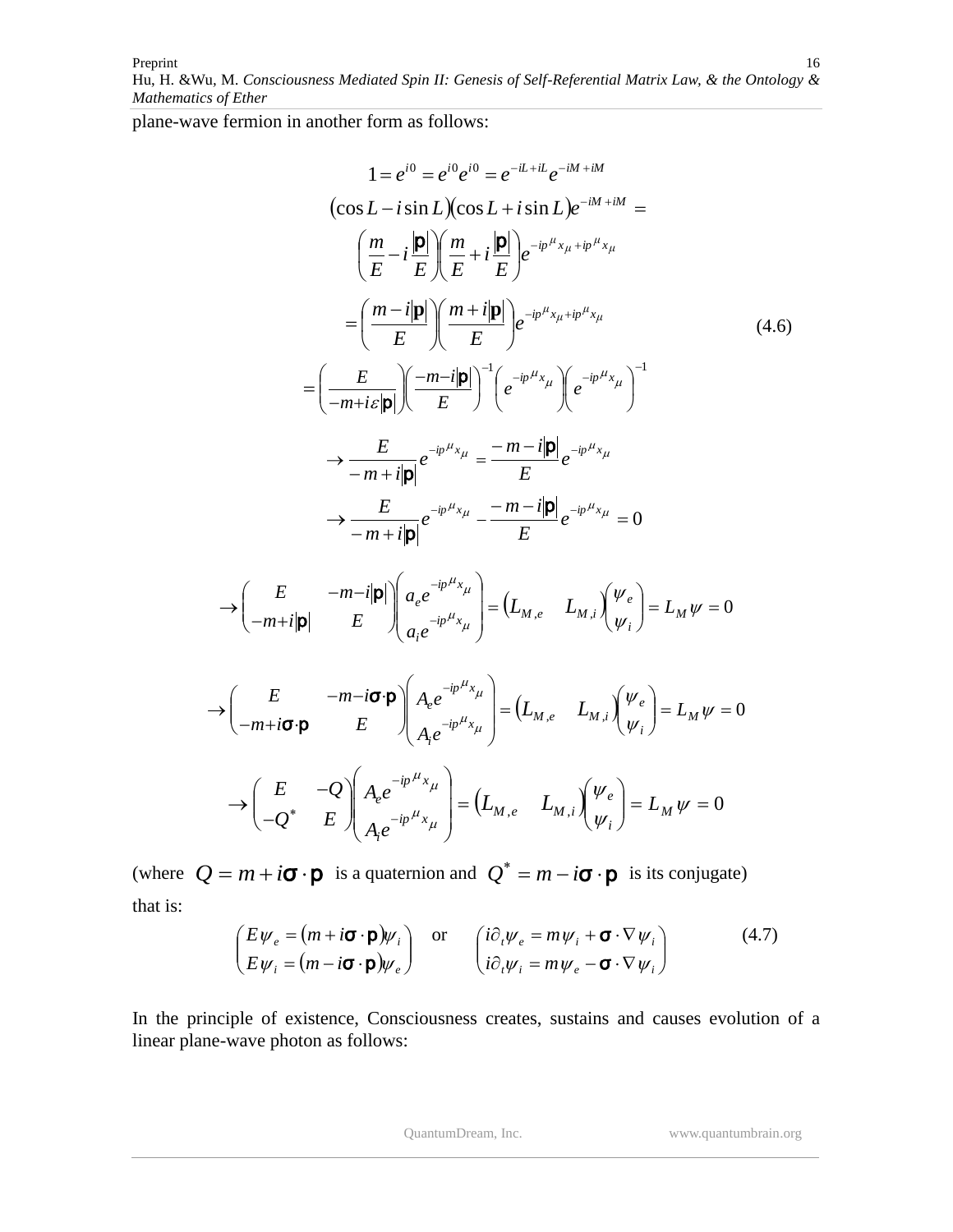Preprint Hu, H. &Wu*,* M. *Consciousness Mediated Spin II: Genesis of Self-Referential Matrix Law, & the Ontology & Mathematics of Ether* 17

$$
1 = e^{i0} = e^{i0} e^{i0} = e^{-iL+il} e^{-iM+ilM}
$$
  
\n
$$
(\cos L - i \sin L)(\cos L + i \sin L)e^{-iM+ilM} =
$$
  
\n
$$
\left(\frac{0}{E} - i\frac{|\mathbf{p}|}{E}\right) \left(\frac{0}{E} + i\frac{|\mathbf{p}|}{E}\right) e^{-ip\mu_{x_{\mu}+ip}\mu_{x_{\mu}}}
$$
  
\n
$$
= \left(-i\frac{|\mathbf{p}|}{E}\right) \left(+i\frac{|\mathbf{p}|}{E}\right) e^{-ip\mu_{x_{\mu}+ip}\mu_{x_{\mu}}}
$$
  
\n
$$
\left(\frac{\mathbf{p}^2}{E^2}\right) e^{-ip\mu_{x_{\mu}+ip}\mu_{x_{\mu}}} = \left(\frac{E^2}{\mathbf{p}^2}\right) e^{-ip\mu_{x_{\mu}+ip}\mu_{x_{\mu}}} =
$$
  
\n
$$
\left(\frac{E}{-|\mathbf{p}|}\right) \left(-\frac{|\mathbf{p}|}{E}\right)^{-1} \left(e^{-ip\mu_{x_{\mu}}}\right) \left(e^{-ip\mu_{x_{\mu}}}\right)^{-1} \rightarrow
$$
  
\n
$$
\frac{E}{-|\mathbf{p}|} e^{-ip\mu_{x_{\mu}}} = \frac{-|\mathbf{p}|}{E} e^{-ip\mu_{x_{\mu}}} \rightarrow \frac{E}{-|\mathbf{p}|} e^{-ip\mu_{x_{\mu}}} - \frac{-|\mathbf{p}|}{E} e^{-ip\mu_{x_{\mu}}} = 0
$$
  
\n
$$
\rightarrow \left(\frac{E}{-|\mathbf{p}|}\right) \left(a_{e,+}e^{-ip\mu_{x_{\mu}}}\right) = \left(L_{M,e} - L_{M,i}\right) \left(\frac{\psi_{e,+}}{\psi_{i,-}}\right) = L_{M}\psi = 0
$$
  
\n
$$
\rightarrow \left(\frac{E}{-|\mathbf{p}|}\right) \left(\frac{a_{e,+}e^{-ip\mu_{x_{\mu}}}}{a_{i,-}e^{-ip\mu_{x_{\mu}}}}\right) = \left(L_{M,e} - L_{M,i}\right) \left(\frac{\psi_{e,+}}{\psi_{i,-}}\right) = L_{M}\psi_{\text{photon}} = 0
$$

This photon wave function can be written as:

$$
\psi_{photo} \overline{\pi} \begin{pmatrix} \psi_{e,+} \\ \psi_{i,-} \end{pmatrix} = \begin{pmatrix} \mathbf{E} \\ i\mathbf{B} \end{pmatrix} = \begin{pmatrix} \mathbf{E}_0 e^{-i(\omega t - \mathbf{k} \cdot \mathbf{x})} \\ i\mathbf{B}_0 e^{-i(\omega t - \mathbf{k} \cdot \mathbf{x})} \end{pmatrix} = \begin{pmatrix} \mathbf{E}_0 \\ i\mathbf{B}_0 \end{pmatrix} e^{-i(\omega t - \mathbf{k} \cdot \mathbf{x})}
$$
(4.9)

After the substitutions  $E \to i\partial_t$  and  $\mathbf{p} \to -i\nabla$ , we have from the last expression in (4.8):

$$
\begin{pmatrix} i\partial_t & i\mathbf{S} \cdot \nabla \\ i\mathbf{S} \cdot \nabla & i\partial_t \end{pmatrix} \begin{pmatrix} \mathbf{E} \\ i\mathbf{B} \end{pmatrix} = 0 \longrightarrow \begin{pmatrix} \partial_t \mathbf{E} = \nabla \times \mathbf{B} \\ \partial_t \mathbf{B} = -\nabla \times \mathbf{E} \end{pmatrix}
$$
(4.10)

where we have used the relationship  $\mathbf{S} \cdot (-i\nabla) = \nabla \times$  to derive the latter equations which together with  $\nabla \cdot \mathbf{E} = \mathbf{0}$  and  $\nabla \cdot \mathbf{B} = \mathbf{0}$  are the Maxwell equations in the source-free vacuum.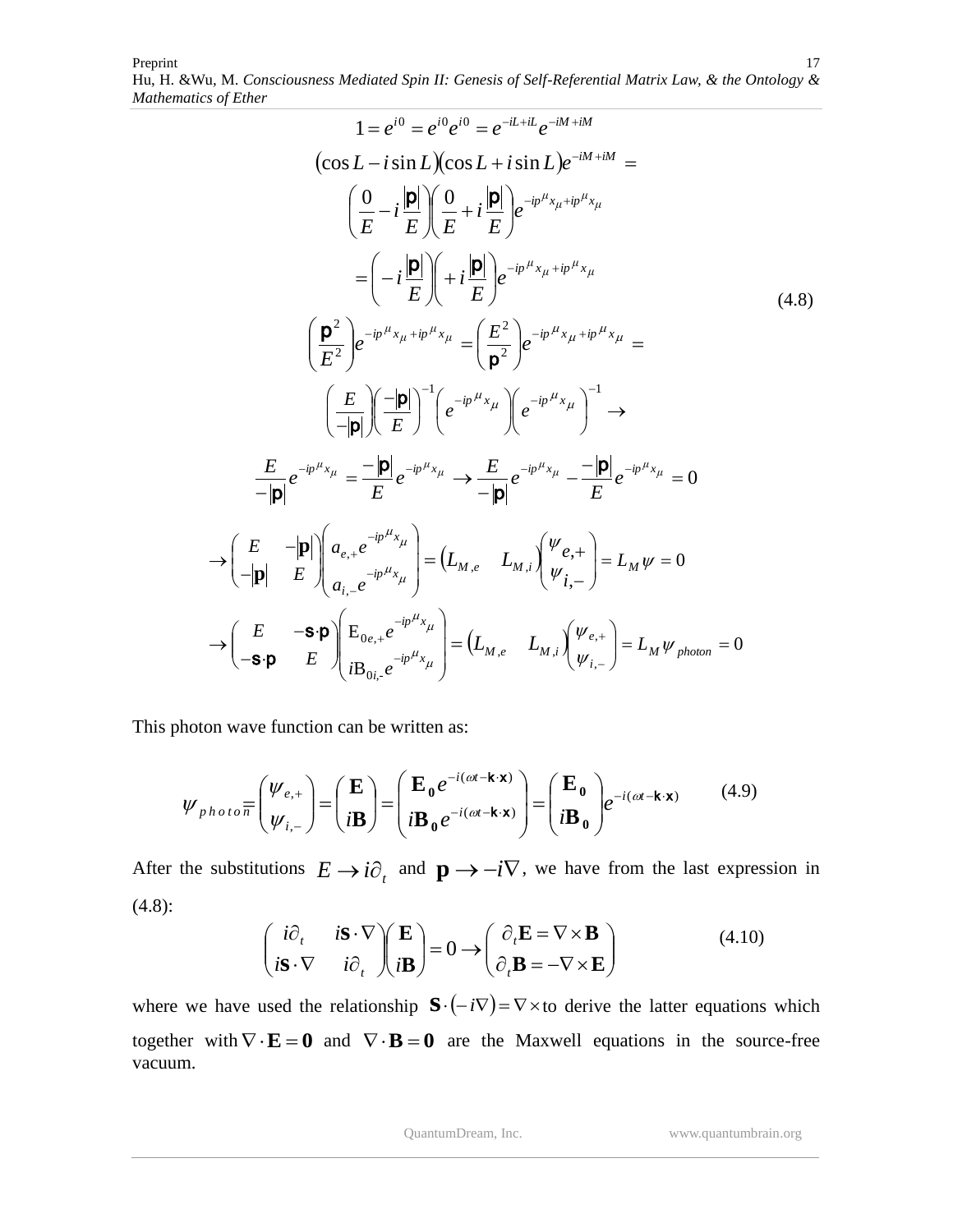In the principle of existence, Consciousness creates a neutrino in Dirac form, if Consciousness does, by replacing the last step of expression (3.87) with the following:

$$
\rightarrow \begin{pmatrix} E & -\boldsymbol{\sigma} \cdot \boldsymbol{p} \\ -\boldsymbol{\sigma} \cdot \boldsymbol{p} & E \end{pmatrix} \begin{pmatrix} a_{e,+} e^{-ip^{\mu}x_{\mu}} \\ a_{i,-} e^{-ip^{\mu}x_{\mu}} \end{pmatrix} = \begin{pmatrix} L_{M,e} & L_{M,i} \end{pmatrix} \begin{pmatrix} \psi_{e,+} \\ \psi_{i,-} \end{pmatrix} = L_M \psi = 0 \tag{4.11}
$$

In the principle of existence, Consciousness creates, sustains and causes evolution of a linear plane-wave antiphoton as follows:

$$
1 = e^{i0} = e^{i0} e^{i0} = e^{+iL - iL} e^{+iM - iM}
$$
  
\n
$$
(\cos L + i \sin L)(\cos L - i \sin L) e^{+iM - iM} =
$$
  
\n
$$
\left(\frac{0}{E} + i \frac{|\mathbf{p}|}{E}\right) \left(\frac{0}{E} - i \frac{|\mathbf{p}|}{E}\right) e^{+ip^{\mu}x_{\mu} - ip^{\mu}x_{\mu}}
$$
  
\n
$$
= \left(+i \frac{|\mathbf{p}|}{E}\right) \left(-i \frac{|\mathbf{p}|}{E}\right) e^{+ip^{\mu}x_{\mu} - ip^{\mu}x_{\mu}}
$$
  
\n
$$
\left(\frac{\mathbf{p}^{2}}{E^{2}}\right) e^{+ip^{\mu}x_{\mu} - ip^{\mu}x_{\mu}} = \left(\frac{E^{2}}{\mathbf{p}^{2}}\right) e^{+ip^{\mu}x_{\mu} - ip^{\mu}x_{\mu}}
$$
  
\n
$$
\left(\frac{E}{-|\mathbf{p}|}\right) \left(\frac{-|\mathbf{p}|}{E}\right)^{-1} \left(e^{+ip^{\mu}x_{\mu}}\right) \left(e^{+ip^{\mu}x_{\mu}}\right)^{-1} \rightarrow
$$
  
\n
$$
\frac{E}{-|\mathbf{p}|} e^{+ip^{\mu}x_{\mu}} = \frac{-|\mathbf{p}|}{E} e^{+ip^{\mu}x_{\mu}} \rightarrow \frac{E}{-|\mathbf{p}|} e^{+ip^{\mu}x_{\mu}} - \frac{-|\mathbf{p}|}{E} e^{+ip^{\mu}x_{\mu}} = 0
$$
  
\n
$$
\rightarrow \left(\frac{E}{-|\mathbf{p}|} \left(\frac{-|\mathbf{p}|}{E}\right) \left(\frac{\psi_{e,-}}{\psi_{i,+}}\right) = \left(L_{M,e} - L_{M,i}\right) \left(\frac{\psi_{e,-}}{\psi_{i,+}}\right) = L_{M} \psi = 0
$$
  
\n
$$
\rightarrow \left(\frac{E}{-s\mathbf{p}} - \frac{s\mathbf{p}}{E} \right) \left(\frac{iB_{0e,-}e^{+ip^{\mu}x_{\mu}}}{E_{0i,+}e^{+ip^{\mu}x_{\mu}}}\right) = \left(L_{M,e} - L_{M,i}\right) \left(\
$$

This antiphoton wave function can also be written as:

$$
\mathcal{W}_{antiphoton} = \begin{pmatrix} \mathcal{W}_{e,-} \\ \mathcal{W}_{i,+} \end{pmatrix} = \begin{pmatrix} i\mathbf{B} \\ \mathbf{E} \end{pmatrix} = \begin{pmatrix} i\mathbf{B}_0 e^{i(\omega t - \mathbf{k} \cdot \mathbf{x})} \\ \mathbf{E}_0 e^{i(\omega t - \mathbf{k} \cdot \mathbf{x})} \end{pmatrix} = \begin{pmatrix} i\mathbf{B}_0 \\ \mathbf{E}_0 \end{pmatrix} e^{i(\omega t - \mathbf{k} \cdot \mathbf{x})} \qquad (4.13)
$$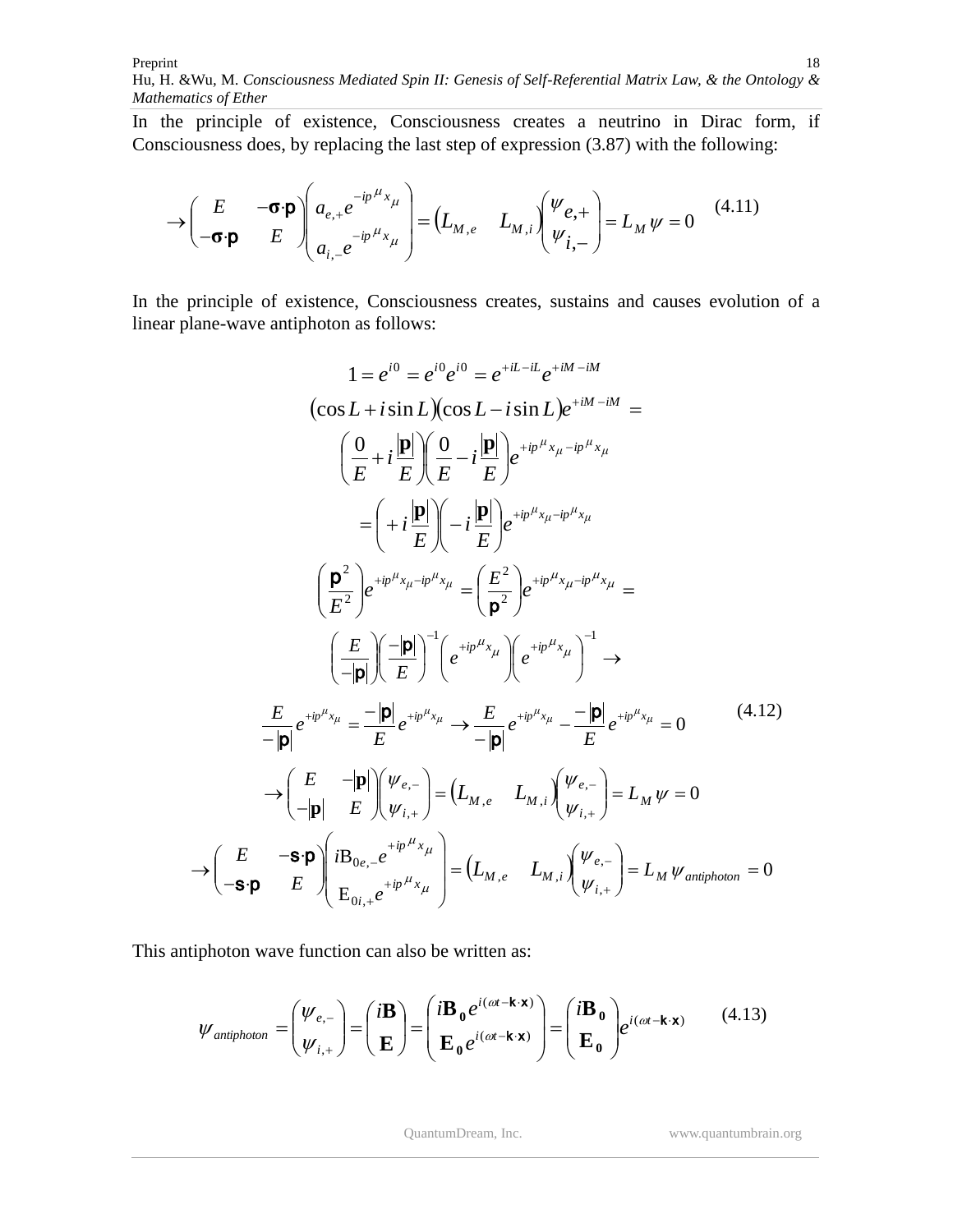In the principle of existence, Consciousness creates an antineutrino in Dirac form, if Consciousness does, by replacing the last step of expression (4.12) with the following:

$$
\rightarrow \begin{pmatrix} E & -\boldsymbol{\sigma} \cdot \boldsymbol{p} \\ -\boldsymbol{\sigma} \cdot \boldsymbol{p} & E \end{pmatrix} \begin{pmatrix} a_{e,-} e^{+ip\mu_x} \\ a_{i,+} e^{+ip\mu_x} \end{pmatrix} = \begin{pmatrix} L_{M,e} & L_{M,i} \end{pmatrix} \begin{pmatrix} \psi_{e,-} \\ \psi_{i,+} \end{pmatrix} = L_M \psi = 0 \tag{4.14}
$$

Similarly, Consciousness likely creates and sustains spaceless (space/distance independent) external and internal wave functions of a mass *m* in Weyl (chiral) form as follows:

$$
1 = e^{i0} = e^{i0} e^{i0} = e^{-iL+il} e^{-iM+ilM}
$$
  
\n
$$
(\cos L - i \sin L)(\cos L + i \sin L)e^{-iM+ilM} =
$$
  
\n
$$
\left(\frac{m}{E} - i \frac{0}{E}\right) \left(\frac{m}{E} + i \frac{0}{E}\right) e^{-imt+imt}
$$
  
\n
$$
= \left(\frac{m}{E}\right) \left(\frac{m}{E}\right) e^{-imt+imt}
$$
  
\n
$$
\left(\frac{m^2}{E^2}\right) e^{-imt+imt} = \left(\frac{E^2}{m^2}\right) e^{-imt+imt} =
$$
  
\n
$$
\left(\frac{E}{m}\right) \left(\frac{-m}{E}\right)^{-1} \left(e^{-imt}\right) \left(e^{-imt}\right)^{-1} \rightarrow
$$
  
\n
$$
\frac{E}{-m} e^{-imt} = \frac{-m}{E} e^{-imt} \rightarrow \frac{E}{-m} e^{-imt} - \frac{-m}{E} e^{-imt} = 0
$$
  
\n
$$
\rightarrow \left(\frac{E}{-m} - \frac{m}{E}\right) \left(\frac{g_{W,e}e^{-imt}}{g_{W,i}e^{-imt}}\right) = \left(L_{M,e} - L_{M,i}\right) \left(\frac{V_{W,e}}{V_{W,i}}\right) = L_M V_W = 0
$$
  
\n(4.15)

In the principle of existence, Consciousness likely creates, sustains and causes evolution of a spatially self-confined entity such as a proton through imaginary momentum **p***<sup>i</sup>* (downward self-reference such that  $m^2 > E^2$ ) in Dirac form as follows: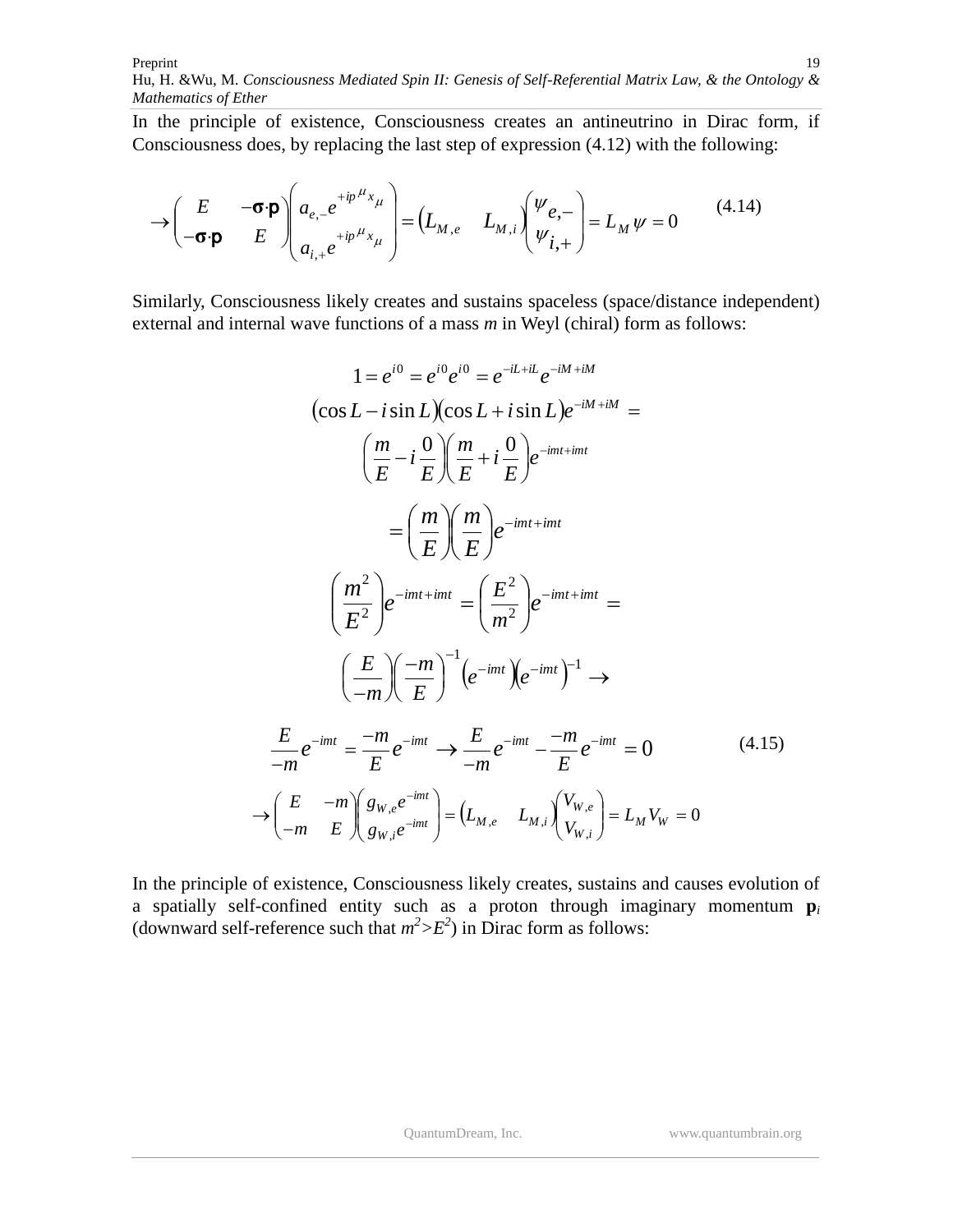Preprint Hu, H. &Wu*,* M. *Consciousness Mediated Spin II: Genesis of Self-Referential Matrix Law, & the Ontology & Mathematics of Ether* 20

$$
1 = e^{i0} = e^{i0} e^{i0} = e^{+iL - iL} e^{+iM - iM}
$$
  
\n
$$
(\cos L + i \sin L)(\cos L - i \sin L)e^{+iM - iM} =
$$
  
\n
$$
\left(\frac{m}{E} + i\frac{|\mathbf{p}_i|}{E}\right) \left(\frac{m}{E} - i\frac{|\mathbf{p}_i|}{E}\right) e^{+ip^{\mu}x_{\mu} - ip^{\mu}x_{\mu}}
$$
  
\n
$$
= \left(\frac{m + i|\mathbf{p}_i|}{E}\right) \left(\frac{m - i|\mathbf{p}_i|}{E}\right) e^{+ip^{\mu}x_{\mu} - ip^{\mu}x_{\mu}}
$$
  
\n
$$
= \left(\frac{m^2 + \mathbf{p}_i^2}{E^2}\right) e^{+ip^{\mu}x_{\mu} - ip^{\mu}x_{\mu}} = \frac{E^2 - m^2}{\mathbf{p}_i^2} e^{+ip^{\mu}x_{\mu} - ip^{\mu}x_{\mu}}
$$
  
\n
$$
= \left(\frac{E - m}{-|\mathbf{p}_i|}\right) \left(\frac{-|\mathbf{p}_i|}{E + m}\right)^{-1} \left(e^{+ip^{\mu}x_{\mu}}\right) \left(e^{+ip^{\mu}x_{\mu}}\right)^{-1} \rightarrow
$$
  
\n
$$
\frac{E - m}{-|\mathbf{p}_i|} e^{+ip^{\mu}x_{\mu}} = \frac{-|\mathbf{p}_i|}{E + m} e^{+ip^{\mu}x_{\mu}} \rightarrow \frac{E - m}{-|\mathbf{p}_i|} e^{+ip^{\mu}x_{\mu}} - \frac{-|\mathbf{p}_i|}{E + m} e^{+ip^{\mu}x_{\mu}} = 0
$$
  
\n
$$
\rightarrow \left(\frac{E - m}{-|\mathbf{p}_i|}\right) \left(\frac{S_{e,-}e^{+iEt}}{S_{i,+}e^{+iEt}}\right) = \left(L_{M,e} - L_{M,i}\right) \left(\frac{\psi_{e,-}}{\psi_{i,+}}\right) = L_M \psi = 0
$$
  
\n(4.16)

After spinization of the last expression in (4.16), we have:

Ų

*i*

 $\overline{\phantom{a}}$ 

*i*

$$
\rightarrow \begin{pmatrix} E-m & -\sigma \cdot \mathbf{p}_i \\ -\sigma \cdot \mathbf{p}_i & E+m \end{pmatrix} \begin{pmatrix} S_{e,-}e^{+iEt} \\ S_{i,+}e^{+iEt} \end{pmatrix} = \begin{pmatrix} L_{M,e} & L_{M,i} \end{pmatrix} \begin{pmatrix} \psi_{e,-} \\ \psi_{i,+} \end{pmatrix} = L_M \psi = 0 \tag{4.17}
$$

As discussed previously, it is likely that the last expression in (4.16) governs the confinement structure of the unspinized proton in Dirac form through imaginary momentum  $\mathbf{p}_i$  and, on the other hand, expression (4.17) governs the confinement structure of spinized proton through **p***<sup>i</sup>* .

Thus, an unspinized and spinized antiproton in Dirac form may be respectively governed as follows:

$$
\begin{pmatrix}\nE-m & -|\mathbf{p}_i| \\
-|\mathbf{p}_i| & E+m\n\end{pmatrix}\n\begin{pmatrix}\ns_{e,+}e^{-iEt} \\
s_{i,-}e^{-iEt}\n\end{pmatrix} = \n\begin{pmatrix}\nL_{M,e} & L_{M,i}\n\end{pmatrix}\n\begin{pmatrix}\n\Psi_{D,e} \\
\Psi_{D,i}\n\end{pmatrix} = L_M\Psi_D = 0
$$
\n(4.18)\n
$$
\begin{pmatrix}\nE-m & -\sigma \cdot \mathbf{p}_i \\
-\sigma \cdot \mathbf{p}_i & E+m\n\end{pmatrix}\n\begin{pmatrix}\nS_{e,+}e^{-iEt} \\
S_{i,-}e^{-iEt}\n\end{pmatrix} = \n\begin{pmatrix}\nL_{M,e} & L_{M,i}\n\end{pmatrix}\n\begin{pmatrix}\n\Psi_{D,e} \\
\Psi_{D,i}\n\end{pmatrix} = L_M\Psi_D = 0
$$
\n(4.19)

,

Ų

Similarly, in the principle of existence, Consciousness likely creates, sustains and causes evolution of a spatially self-confined entity such as a proton through imaginary momentum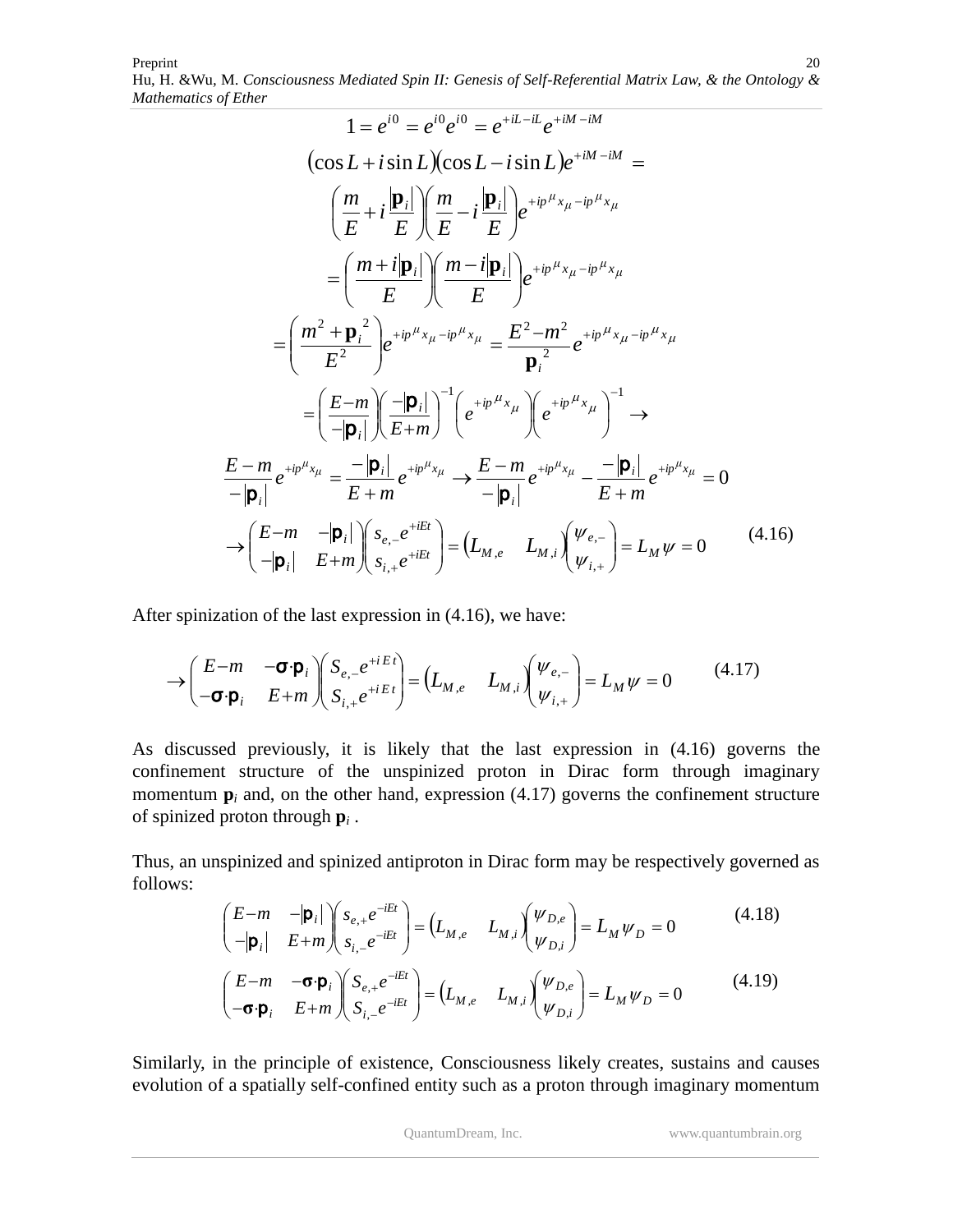**p***<sup>i</sup>* (downward self-reference) in Weyl (chiral) form as follows:

$$
1 = e^{i0} = e^{i0}e^{i0} = e^{+iL-iL}e^{+iM-iM}
$$
  
\n
$$
(\cos L + i \sin L)(\cos L - i \sin L)e^{+iM-iM} =
$$
  
\n
$$
\left(\frac{m}{E} + i\frac{|\mathbf{p}_i|}{E}\right)\left(\frac{m}{E} - i\frac{|\mathbf{p}_i|}{E}\right)e^{+ip^{\mu}x_{\mu} - ip^{\mu}x_{\mu}}
$$
  
\n
$$
= \left(\frac{m + i|\mathbf{p}_i|}{E}\right)\left(\frac{m - i|\mathbf{p}_i|}{E}\right)e^{+ip^{\mu}x_{\mu} - ip^{\mu}x_{\mu}}
$$
  
\n
$$
= \left(\frac{m^2 + \mathbf{p}_i^2}{E^2}\right)e^{+ip^{\mu}x_{\mu} - ip^{\mu}x_{\mu}} = \frac{E^2 - \mathbf{p}_i^2}{m^2}e^{+ip^{\mu}x_{\mu} - ip^{\mu}x_{\mu}} =
$$
  
\n
$$
\left(\frac{E - |\mathbf{p}_i|}{-m}\right)\left(\frac{-m}{E + |\mathbf{p}_i|}\right)^{-1}\left(e^{+ip^{\mu}x_{\mu}}\right)\left(e^{+ip^{\mu}x_{\mu}}\right)^{-1} \rightarrow
$$
  
\n
$$
\frac{E - |\mathbf{p}_i|}{-m}e^{+ip^{\mu}x_{\mu}} = \frac{-m}{E + |\mathbf{p}_i|}e^{+ip^{\mu}x_{\mu}} \rightarrow \frac{E - |\mathbf{p}_i|}{-m}e^{+ip^{\mu}x_{\mu}} - \frac{-m}{E + |\mathbf{p}_i|}e^{+ip^{\mu}x_{\mu}} = 0
$$
  
\n
$$
\rightarrow \left(\frac{E - |\mathbf{p}_i|}{-m} - \frac{-m}{E + |\mathbf{p}_i|}\right)\left(\frac{s_{e, r}e^{+iEt}}{s_{i, r}e^{+iEt}}\right) = \left(L_{M,e} - L_{M,i}\right)\left(\frac{\psi_{e, r}}{\psi_{i, l}}\right) = L_M \psi = 0 \quad (4.20)
$$

After spinization of expression (3.114), we have:

$$
\rightarrow \begin{pmatrix} E-\boldsymbol{\sigma}\cdot\boldsymbol{p}_i & -m \\ -m & E+\boldsymbol{\sigma}\cdot\boldsymbol{p}_i \end{pmatrix} \begin{pmatrix} S_{e,r}e^{+iEt} \\ S_{i,l}e^{+iEt} \end{pmatrix} = \begin{pmatrix} L_{M,e} & L_{M,i} \end{pmatrix} \begin{pmatrix} \psi_{e,r} \\ \psi_{i,l} \end{pmatrix} = L_M\psi = 0 \tag{4.21}
$$

It is likely that the last expression in (4.20) governs the structure of the unspinized proton in Weyl form and expression (4.21) governs the structure of spinized proton in Weyl form.

Thus, an unspinized and spinized antiproton in Weyl form may be respectively governed as follows:

$$
\begin{pmatrix} E-|\mathbf{p}_i| & -m \ -m & E+|\mathbf{p}_i| \end{pmatrix} \begin{pmatrix} s_{e,l}e^{-iEt} \ s_{i,r}e^{-iEt} \end{pmatrix} = \begin{pmatrix} L_{M,e} & L_{M,i} \end{pmatrix} \begin{pmatrix} \Psi_{e,l} \ \psi_{i,r} \end{pmatrix} = L_M \psi = 0 \tag{4.22}
$$

$$
\begin{pmatrix} E - \mathbf{\sigma} \cdot \mathbf{p}_i & -m \\ -m & E + \mathbf{\sigma} \cdot \mathbf{p}_i \end{pmatrix} \begin{pmatrix} S_{e,l} e^{-iEt} \\ S_{i,r} e^{-iEt} \end{pmatrix} = \begin{pmatrix} L_{M,e} & L_{M,i} \end{pmatrix} \begin{pmatrix} \psi_{e,l} \\ \psi_{i,r} \end{pmatrix} = L_M \psi = 0 \tag{4.23}
$$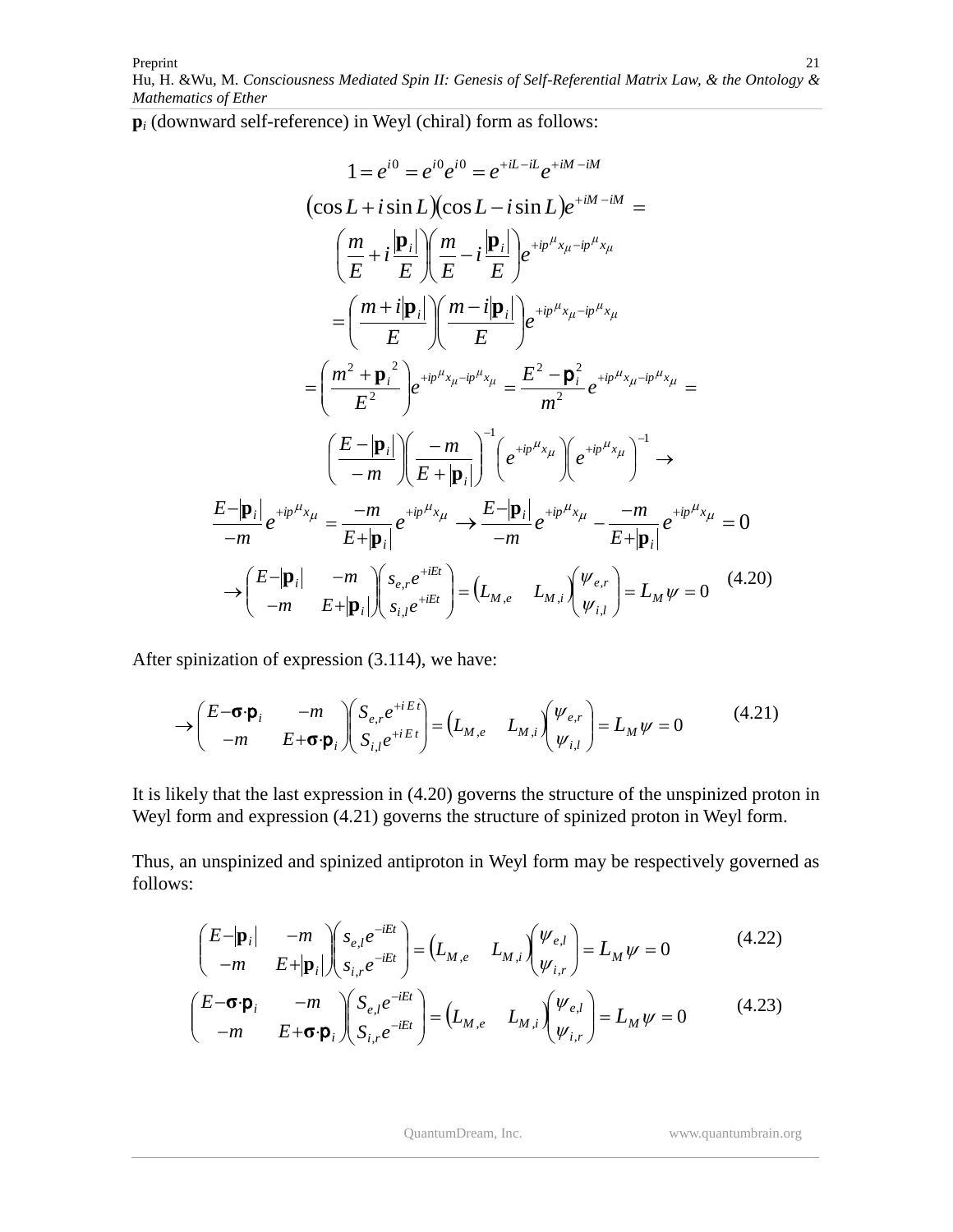## **4.2 Scientific Genesis of Composite Entities**

Then, in the principle of existence, Consciousness may create, sustain and cause evolution of a neutron in Dirac form which is comprised of an unspinized proton:

$$
\left( \begin{pmatrix} E - e\phi - m & -|\mathbf{p}_i - e\mathbf{A}| \\ -|\mathbf{p}_i - e\mathbf{A}| & E - e\phi + m \end{pmatrix} \begin{pmatrix} s_{e,-}e^{+iEt} \\ s_{i,+}e^{+iEt} \end{pmatrix} = 0 \right)_p
$$
\n(4.24)

and a spinized electron:

$$
\begin{pmatrix}\n(E+e\phi-V-m & -\sigma(p+eA) \\
-\sigma(p+eA) & E+e\phi-V+m\n\end{pmatrix}\n\begin{pmatrix}\nS_{e,+}e^{-iEt} \\
S_{i,-}e^{-iEt}\n\end{pmatrix} = 0\n\end{pmatrix}_e
$$
\n(4.25)

as follows:

$$
1 = e^{i0} = e^{i0} e^{i0} e^{i0} e^{i0} = (e^{i0} e^{i0})_p (e^{i0} e^{i0})_e = (e^{+iL-iM} e^{+iM-iM})_p (e^{-iL+iL} e^{-iM+iM})_e
$$
  
\n
$$
= ((\cos L + i \sin L)(\cos L - i \sin L) e^{+iM-iM})_p ((\cos L - i \sin L)(\cos L + i \sin L) e^{-iM+iM})_e
$$
  
\n
$$
= \left( \left( \frac{m}{E} + i \frac{|\mathbf{p}_i|}{E} \right) \left( \frac{m}{E} - i \frac{|\mathbf{p}_i|}{E} \right) e^{+ip\mu_{x_{\mu}} - ip\mu_{x_{\mu}}}} \right)_{p} \left( \left( \frac{m}{E} - i \frac{|\mathbf{p}|}{E} \right) \left( \frac{m}{E} + i \frac{|\mathbf{p}|}{E} \right) e^{-ip\mu_{x_{\mu}} + ip\mu_{x_{\mu}}}} \right)_{e}
$$
  
\n
$$
= \left( \frac{m^2 + \mathbf{p}_i^2}{E^2} e^{+ip\mu_{x_{\mu}} - ip\mu_{x_{\mu}}}} \right)_{p} \left( \frac{m^2 + \mathbf{p}^2}{E^2} e^{-ip\mu_{x_{\mu}} + ip\mu_{x_{\mu}}}} \right)_{e}
$$
  
\n
$$
= \left( \frac{E^{-m}}{\mathbf{p}_i^2} e^{+ip\mu_{x_{\mu}} - ip\mu_{x_{\mu}}}} \right) \left( \frac{E^{-m}}{\mathbf{p}^2} e^{-ip\mu_{x_{\mu}} + ip\mu_{x_{\mu}}}} \right)_{e}
$$
  
\n
$$
\left( \left( \frac{E^{-m}}{-|\mathbf{p}_i|} \right) \left( \frac{-|\mathbf{p}_i|}{E+m} \right)^{-1} \left( e^{+ip\mu_{x_{\mu}}}} \right) e^{+ip\mu_{x_{\mu}}}} \right) \right) \left( \left( \frac{E^{-m}}{-|\mathbf{p}|} \right) \left( \frac{-|\mathbf{p}|}{E+m} \right)^{-1} \left( e^{-ip\mu_{x_{\mu}}}} \right) e^{-ip\mu_{x_{\mu}}}
$$
  
\n
$$
\rightarrow \left
$$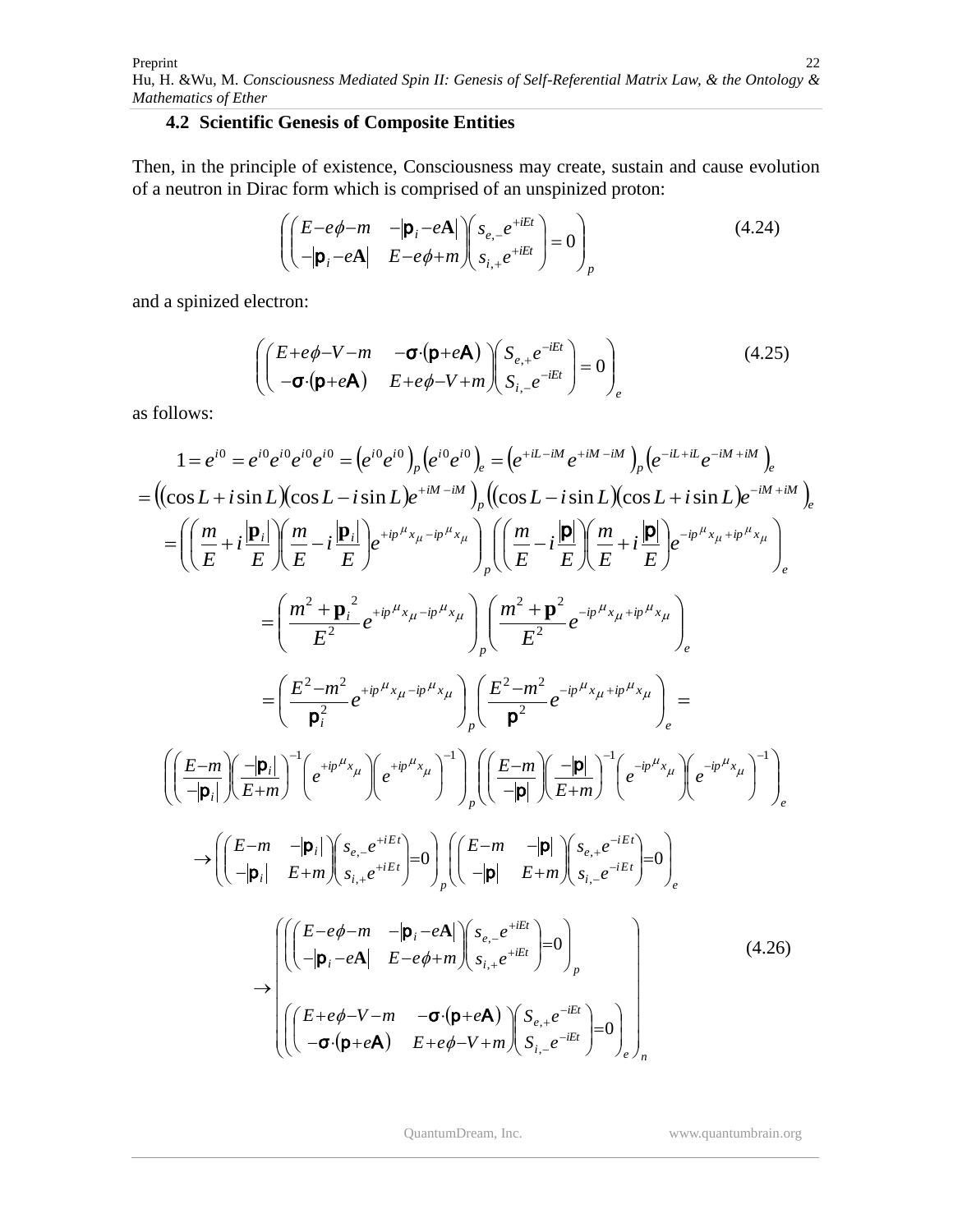In expressions (4.24), (4.25) and (4.26),  $\binom{p}{r}$ ,  $\binom{p}{r}$  and  $\binom{p}{r}$  indicate proton, electron and neutron respectively. Further, unspinized proton has charge e, electron has charge –e,  $(A^{\mu} = (\phi, \mathbf{A}))$ <sub>p</sub> and  $(A^{\mu} = (\phi, \mathbf{A}))$ <sub>e</sub> are the electromagnetic potentials acting on unspinized proton and tightly bound spinized electron respectively, and  $(V)$ <sub>e</sub> is a binding potential from the unspinized proton acting on the spinized electron causing tight binding as discussed

If  $(A^{\mu} = (\phi, \mathbf{A})\big)_{p}$  is negligible due to the fast motion of the tightly bound spinized electron, we have from the last expression in (4.26):

later.

$$
\rightarrow \begin{pmatrix}\n\left(\begin{pmatrix} E-m & -|\mathbf{p}_i| \\ -|\mathbf{p}_i| & E+m \end{pmatrix} \begin{pmatrix} s_{e,-}e^{+iEt} \\ s_{i,+}e^{+iEt} \end{pmatrix} = 0 \right)_p \\
\left(\begin{pmatrix} E+e\phi-V-m & -\sigma\cdot(\mathbf{p}+e\mathbf{A}) \\ -\sigma\cdot(\mathbf{p}+e\mathbf{A}) & E+e\phi-V+m \end{pmatrix} \begin{pmatrix} S_{e,+}e^{-iEt} \\ S_{i,-}e^{-iEt} \end{pmatrix} = 0 \right)_e \right)_n\n(4.27)
$$

Experimental data on charge distribution and *g*-factor of neutron seem to support a neutron comprising of an unspinized proton and a tightly bound spinized electron.

The Weyl (chiral) form of the last expression in (4.26) and expression (4.27) are respectively as follows:

$$
\left(\left(\begin{pmatrix} -e\phi - |\mathbf{p}_i - e\mathbf{A}| & -m \\ -m & -e\phi + |\mathbf{p}_i - e\mathbf{A}| \end{pmatrix} \begin{pmatrix} s_{e,r}e^{+iEt} \\ s_{i,l}e^{+iEt} \end{pmatrix} = 0\right)_p \right) \qquad (4.28)
$$
\n
$$
\left(\left(\begin{pmatrix} E + e\phi - V - \sigma \cdot (\mathbf{p} + e\mathbf{A}) & -m \\ -m & E + e\phi - V + \sigma \cdot (\mathbf{p} + e\mathbf{A}) \end{pmatrix} \begin{pmatrix} S_{e,l}e^{-iEt} \\ S_{i,r}e^{-iEt} \end{pmatrix} = 0\right)_p \right)
$$
\n
$$
\left(\left(\begin{pmatrix} E - |\mathbf{p}_i| & -m \\ -m & E + |\mathbf{p}_i| \end{pmatrix} \begin{pmatrix} s_{e,r}e^{+iEt} \\ s_{i,l}e^{+iEt} \end{pmatrix} = 0\right)_p - m \right) \begin{pmatrix} S_{e,l}e^{-iEt} \\ S_{i,l}e^{-iEt} \end{pmatrix} = 0\right)\right) \qquad (4.29)
$$
\n
$$
\left(\left(\begin{pmatrix} E + e\phi - V - \sigma \cdot (\mathbf{p} + e\mathbf{A}) & -m \\ -m & E + e\phi - V + \sigma \cdot (\mathbf{p} + e\mathbf{A}) \end{pmatrix} \begin{pmatrix} S_{e,l}e^{-iEt} \\ S_{i,l}e^{-iEt} \end{pmatrix} = 0\right)\right)
$$

 $\left(\mathbf{p}+e\mathbf{A}\right)\int_{i,r}S_{i,r}e^{-iEt}\int_{r}^{r}\int_{r}^{r}$  $e^{-iEt}$ 

 $\overline{ }$ 

 $\int_{-\infty}^{\infty}$ 

 $\int_{\epsilon}$ 

J

 $S_i e^{-t}$ 

,

Ų

八

 $p+eA)$ 

Then, in the principle of existence, Consciousness may create, sustain and cause evolution of a hydrogen atom comprising of a spinized proton:

σ

*m*  $E+e\phi-V+\sigma\cdot(\mathbf{p}+e\mathbf{p})$ 

 $\phi$ -

 $-m$   $E+e\phi-V+\sigma\cdot(\mathbf{p}+e)$ 

H

Ņ

Ų

 $\setminus$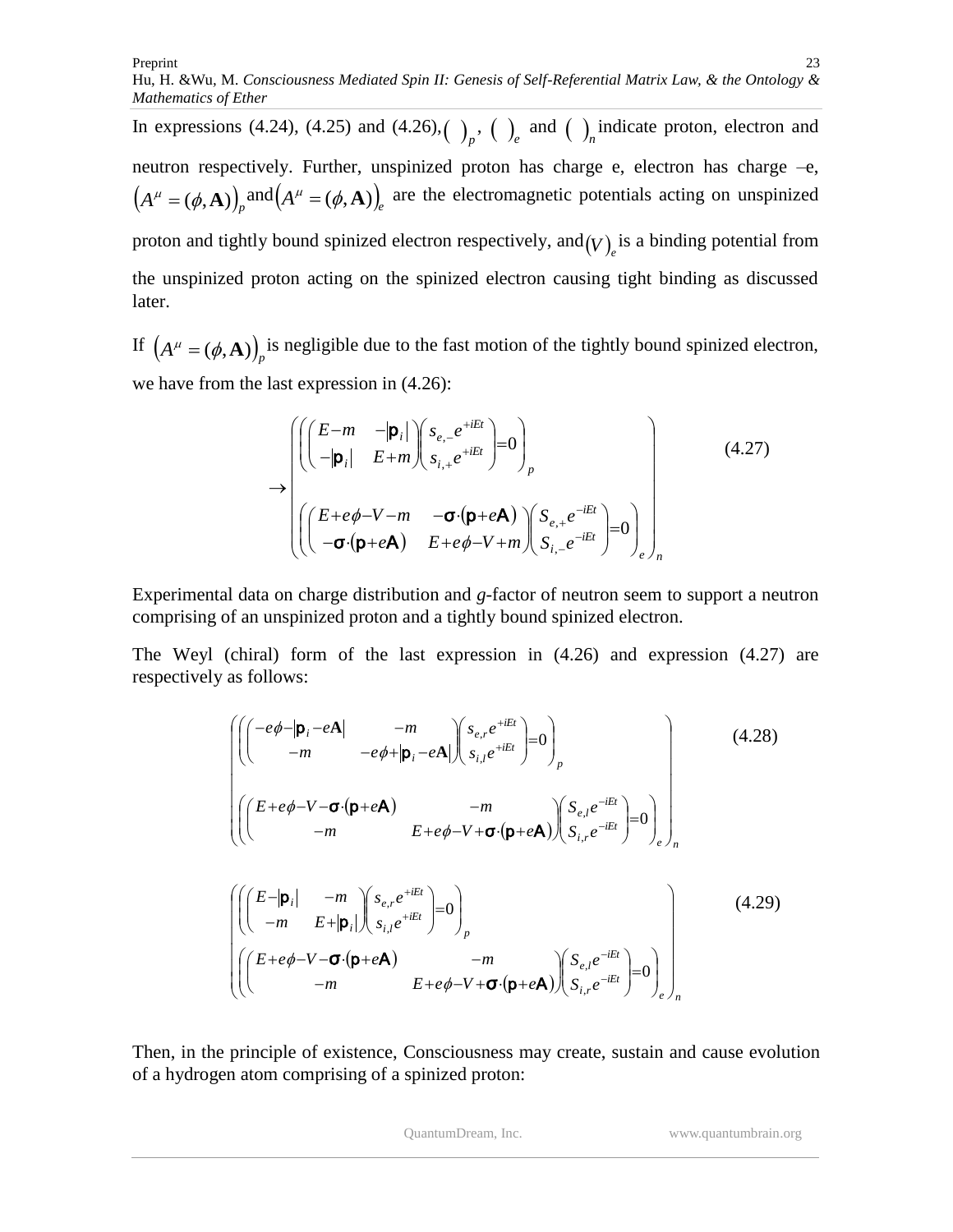$$
\left( \begin{pmatrix} E - e\phi - m & -\boldsymbol{\sigma} \cdot (\boldsymbol{p}_i - e\boldsymbol{A}) \\ -\boldsymbol{\sigma} \cdot (\boldsymbol{p}_i - e\boldsymbol{A}) & E - e\phi + m \end{pmatrix} \begin{pmatrix} S_{e,-} e^{+iEt} \\ S_{i,+} e^{+iEt} \end{pmatrix} = 0 \right)_p
$$
\n(4.30)

and a spinized electron:

$$
\left( \begin{pmatrix} E + e\phi - m & -\sigma \cdot (\mathbf{p} + e\mathbf{A}) \\ -\sigma \cdot (\mathbf{p} + e\mathbf{A}) & E + e\phi + m \end{pmatrix} \begin{pmatrix} S_{e,+}e^{-iEt} \\ S_{i,-}e^{-iEt} \end{pmatrix} = 0 \right)_e
$$
\n(4.31)

in Dirac form as follows:

$$
1 = e^{i0} = e^{i0} e^{i0} e^{i0} e^{i0} = (e^{i0} e^{i0})_p (e^{i0} e^{i0})_e = (e^{+iL-iM} e^{+iM-iM})_p (e^{-iL+it} e^{-iM+iM})_e
$$
  
\n
$$
= ((\cos L + i \sin L)(\cos L - i \sin L) e^{+iM-iM})_p ((\cos L - i \sin L)(\cos L + i \sin L) e^{-iM+iM})_e
$$
  
\n
$$
= \left( \left( \frac{m}{E} + i \frac{|\mathbf{p}_i|}{E} \right) \left( \frac{m}{E} - i \frac{|\mathbf{p}_i|}{E} \right) e^{+ip\mu_{x_{\mu} - ip\mu_{x_{\mu}}}} \right)_p \left( \left( \frac{m}{E} - i \frac{|\mathbf{p}|}{E} \right) \left( \frac{m}{E} + i \frac{|\mathbf{p}|}{E} \right) e^{-ip\mu_{x_{\mu} + ip\mu_{x_{\mu}}}} \right)_e
$$
  
\n
$$
= \left( \frac{m^2 + \mathbf{p}_i^2}{E^2} e^{+ip\mu_{x_{\mu} - ip\mu_{x_{\mu}}}} \right)_p \left( \frac{m^2 + \mathbf{p}^2}{E^2} e^{-ip\mu_{x_{\mu} + ip\mu_{x_{\mu}}}} \right)_e
$$
  
\n
$$
= \left( \frac{E - m^2}{\mathbf{p}_i^2} e^{+ip\mu_{x_{\mu} - ip\mu_{x_{\mu}}}} \right)_p \left( \frac{E - m^2}{\mathbf{p}^2} e^{-ip\mu_{x_{\mu} + ip\mu_{x_{\mu}}}} \right)_e =
$$
  
\n
$$
\left( \left( \frac{E - m}{-|\mathbf{p}_i|} \right) \left( \frac{-|\mathbf{p}_i|}{E + m} \right)^{-1} \left( e^{+ip\mu_{x_{\mu}}}} \right)^{-1} \right)_p \left( \left( \frac{E - m}{-|\mathbf{p}|} \right) \left( \frac{-|\mathbf{p}|}{E + m} \right)^{-1} \left( e^{-ip\mu_{x_{\mu}}}} \right)^{-1} \right)_e
$$
  
\n
$$
\rightarrow \left( \left( \frac{E - m}{-|\mathbf
$$

In expressions (4.30), (4.31) and (4.32),  $\left(\begin{array}{c} p \end{array}\right)_p$ ,  $\left(\begin{array}{c} p \end{array}\right)_e$  and  $\left(\begin{array}{c} p \end{array}\right)_h$  indicate proton, electron and hydrogen atom respectively. Again, proton has charge e, electron has charge –e, and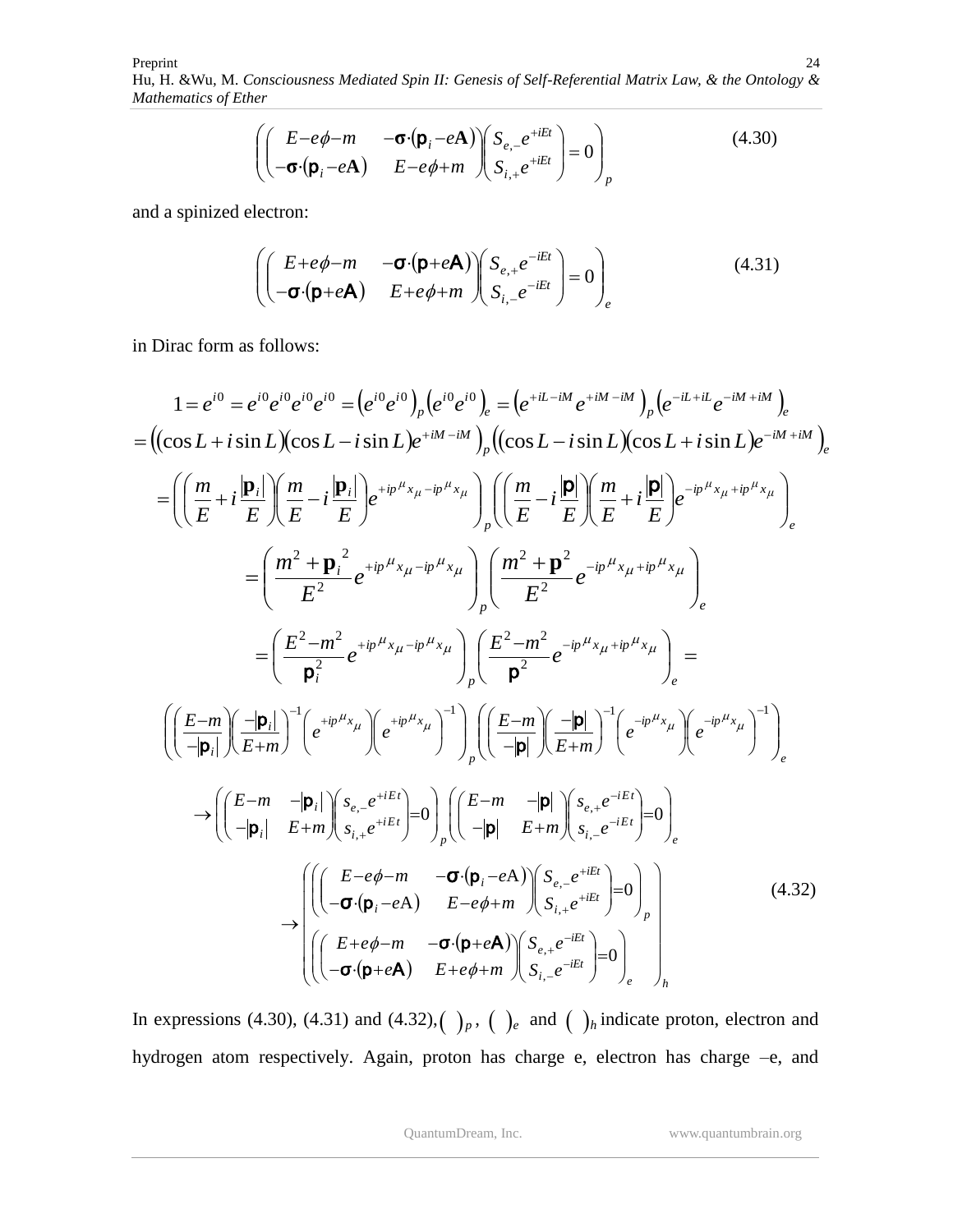$(A^{\mu} = (\phi, \mathbf{A}))_p$  and  $(A^{\mu} = (\phi, \mathbf{A}))_e$  are the electromagnetic potentials acting on spinized proton and spinized electron respectively.

Again, if  $(A^{\mu} = (\phi, \mathbf{A}))_p$  is negligible due to fast motion of the orbiting spinized electron, we have from the last expression in (3.129):

$$
\rightarrow \begin{pmatrix}\n\left(\begin{pmatrix} E-m & -\sigma \cdot \mathbf{p}_i \\ -\sigma \cdot \mathbf{p}_i & E+m \end{pmatrix} \begin{pmatrix} S_{e,-}e^{+iEt} \\ S_{i,+}e^{+iEt} \end{pmatrix} = 0 \right)_p \\
\left(\begin{pmatrix} E+e\phi-m & -\sigma \cdot (\mathbf{p}+e\mathbf{A}) \\ -\sigma \cdot (\mathbf{p}+e\mathbf{A}) & E+e\phi+m \end{pmatrix} \begin{pmatrix} S_{e,+}e^{-iEt} \\ S_{i,-}e^{-iEt} \end{pmatrix} = 0 \right)_e \right)_h\n\tag{4.33}
$$

The Weyl (chiral) form of the last expression in (3.129) and expression (3.130) are respectively as follows:

$$
\left(\left(\begin{pmatrix} E-e\phi-\sigma\cdot(\mathbf{p}_{i}-e\mathbf{A}) & -m \\ -m & E-e\phi+\sigma\cdot(\mathbf{p}_{i}-e\mathbf{A}) \end{pmatrix} \begin{pmatrix} S_{e,r}e^{+iEt} \\ S_{i,l}e^{+iEt} \end{pmatrix} = 0\right)_{p} \right) (4.34)
$$
\n
$$
\left(\left(\begin{pmatrix} E+e\phi-\sigma\cdot(\mathbf{p}+e\mathbf{A}) & -m \\ -m & E+e\phi+\sigma\cdot(\mathbf{p}+e\mathbf{A}) \end{pmatrix} \begin{pmatrix} S_{e,l}e^{-iEt} \\ S_{i,r}e^{-iEt} \end{pmatrix} = 0\right)_{h}
$$
\n
$$
\left(\left(\begin{pmatrix} E-\sigma\cdot\mathbf{p}_{i} & -m \\ -m & E+\sigma\cdot\mathbf{p}_{i} \end{pmatrix} \begin{pmatrix} S_{e,r}e^{+iEt} \\ S_{i,l}e^{+iEt} \end{pmatrix} = 0\right)_{p}
$$
\n
$$
\left(\left(\begin{pmatrix} E+e\phi-\sigma\cdot(\mathbf{p}+e\mathbf{A}) & -m \\ -m & E+e\phi+\sigma\cdot(\mathbf{p}+e\mathbf{A}) \end{pmatrix} \begin{pmatrix} S_{e,l}e^{-iEt} \\ S_{i,r}e^{-iEt} \end{pmatrix} = 0\right)_{e}\right)_{h}
$$
\n(4.35)

# **5. MATHEMATICS & ONTOLOGY OF ETHER**

*Ether is Mathematical, Immanent & Transcendental*

### **5.1 Mathematical Aspect of Ether**

In the principle of existence, it is our comprehension that:

(1) The mathematical representation of the primordial ether in prespacetime is the Euler's number (Euler's Constant) *e* which makes the Euler's identity possible: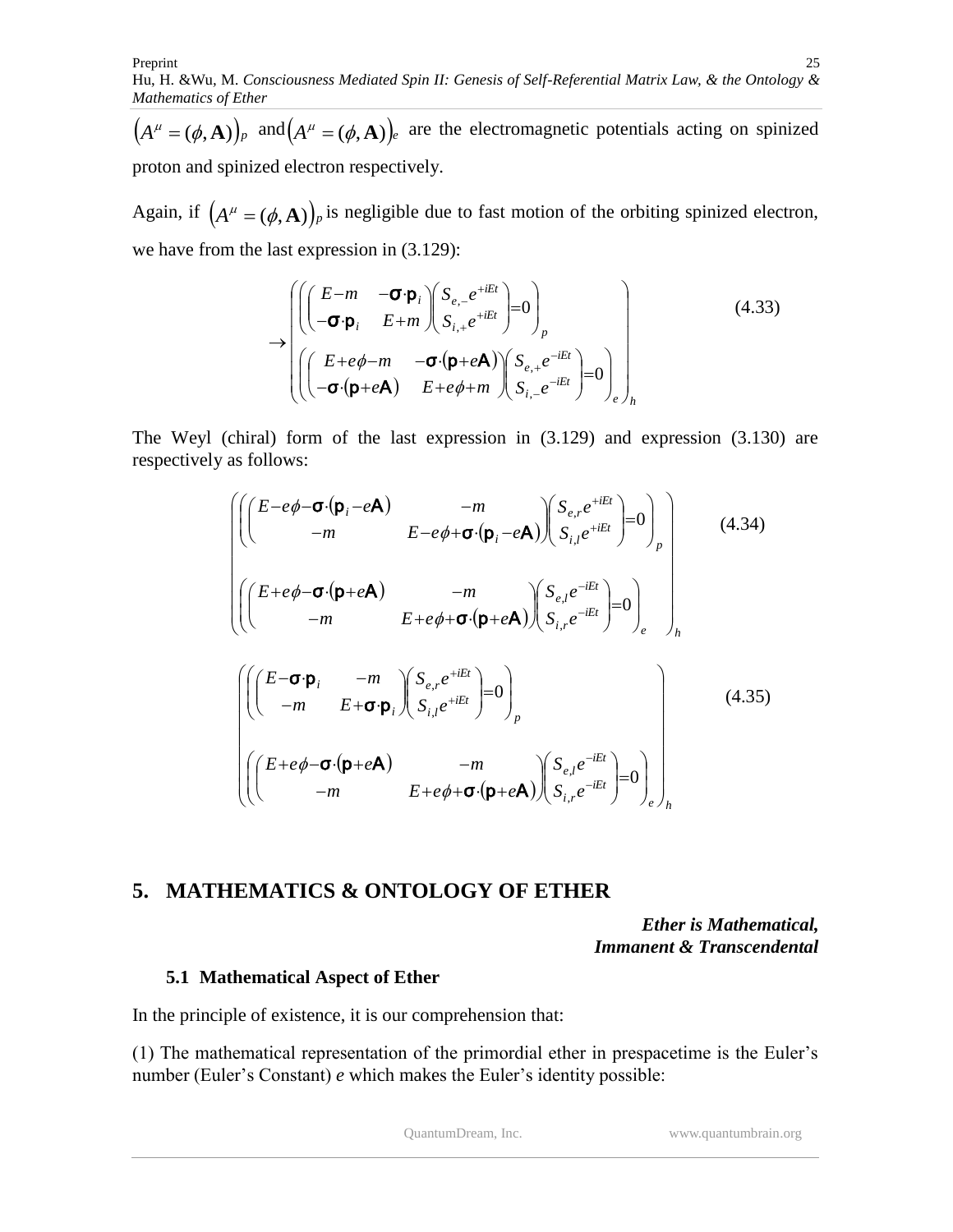Preprint Hu, H. &Wu*,* M. *Consciousness Mediated Spin II: Genesis of Self-Referential Matrix Law, & the Ontology & Mathematics of Ether* 26

$$
e^{i\pi} + 1 = 0\tag{5.1}
$$

(2) Euler's number *e* is the foundation of primordial distinction in prespacetime:

$$
1 = e^{i0} = e^{i0} e^{i0} = e^{iL \cdot iL} e^{iM \cdot iM} = e^{iL} e^{iM} e^{-iL} e^{-iM} = e^{-iL} e^{-iM} / e^{-iL} e^{-iM} = e^{iL} e^{iM} / e^{iL} e^{iM} \dots (5.2)
$$

(3) Euler's number *e* is the foundation of the genesis of energy, momentum & mass relationship in prespacetime:

$$
1 = e^{i0} = e^{-iL + iL} = L_e L_i^{-1} = (\cos L - i \sin L)(\cos L + i \sin L) =
$$
  
\n
$$
\left(\frac{m}{E} - i\frac{|\mathbf{p}|}{E}\right) \left(\frac{m}{E} + i\frac{|\mathbf{p}|}{E}\right) = \left(\frac{m - i|\mathbf{p}|}{E}\right) \left(\frac{m + i|\mathbf{p}|}{E}\right) = \left(\frac{m^2 + \mathbf{p}^2}{E^2}\right) \rightarrow
$$
  
\n
$$
E^2 = m^2 + \mathbf{p}^2
$$
\n(5.3)

(4) Euler's number *e* is the foundation of the genesis, sustenance and evolution of an elementary particle in prespacetime:

$$
1 = e^{i0} = e^{i0} e^{i0} = e^{-iL + iL} e^{-iM + iM} = L_e L_i^{-1} (e^{-iM}) (e^{-iM})^{-1} \rightarrow
$$
  
\n
$$
(L_{M,e} L_{M,i}) (A_e e^{-iM}) = L_M (A_e) e^{-iM} = L_M (V_e) = L_M \psi = 0
$$
  
\n(5.4)

(5) Euler's number *e* is also the foundation of quantum entanglement or gravity in prespacetime.

(6) Euler's number is immanent in the sense that it is the ingredient of (1) to (5) thus all "knowing" and all "present."

(7) Euler's number is also transcendental in the sense that is the foundation of existence thus "omnipotent" and beyond creation.

#### **5.2 Immanent Aspect of Ether**

In the principle of existence, the immanent aspect of ether associated with individual entity ("i-ether") has following attributes:

i-ether is the ingredient of atoms, of molecules, of cells, of a body; i-ether is in space, time, motion, rest; i-ether is governed by the laws of physics, chemistry, biology; i-ether is the ingredient of this world, the Earth, the Solar System.

i-ether is the ingredient of awareness, feeling, imagination, free will;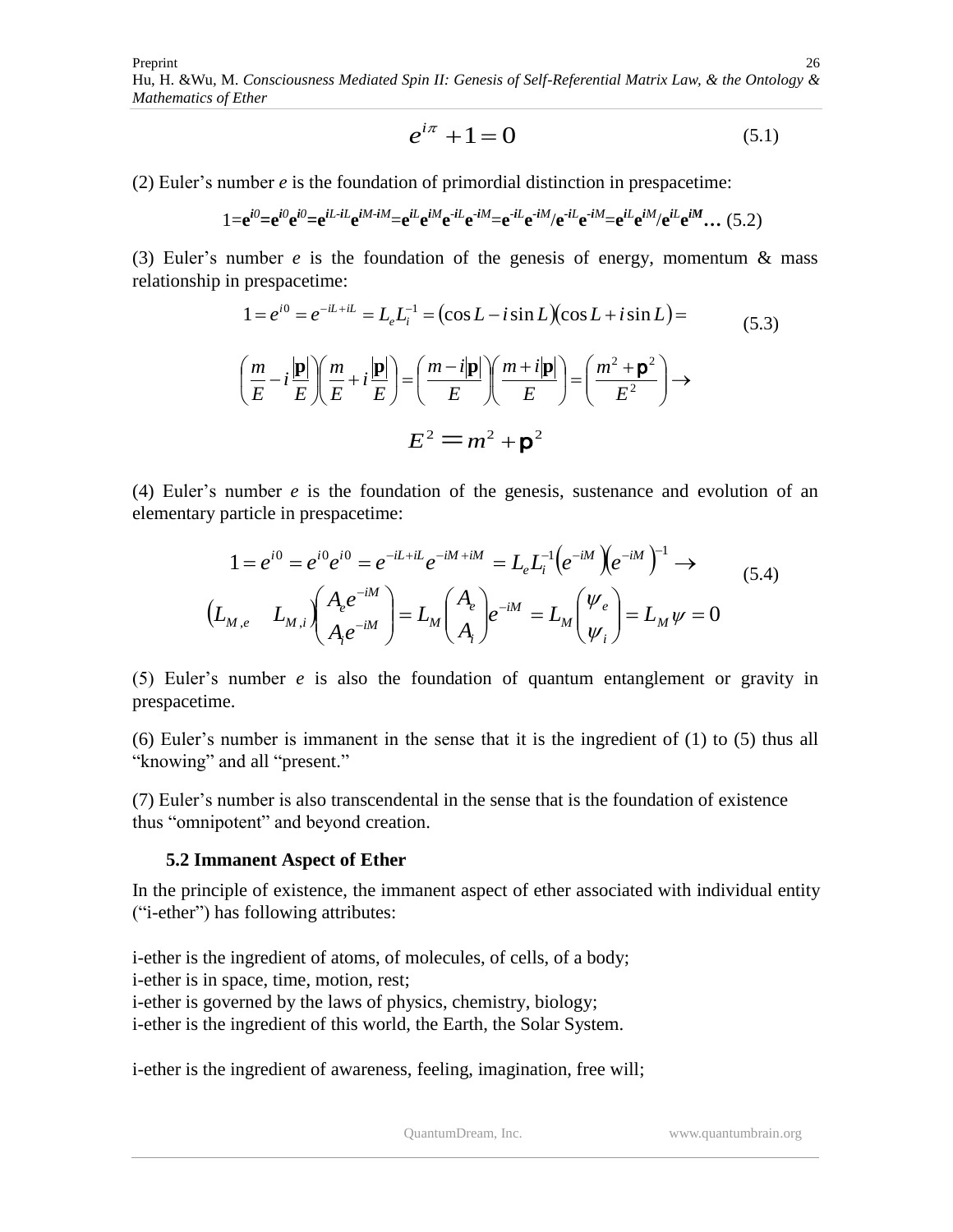i-ether is in love, passion, hope, despair; i-ether is governed by the laws of psychology, economics, sociology; i-ether is the ingredient of mind, soul, spirit.

In the principle of existence, the immanent of ether associated with the universal entity ("I-ETHER") has following attributes:

I-ETHER IS atoms, molecules, cells, body; I-ETHER IS space, time, motion, rest; I-ETHER IS laws of physics, chemistry, biology, physiology; I-ETHER IS this World, the Earth, the Solar System.

I-ETHER IS awareness, feeling, imagination, free will; I-ETHER IS love, passion, hope, despair; I-ETHER IS the laws of psychology, economics, sociology; I-ETHER IS mind, soul, spirit.

# **5.3 Transcendental Aspect of Ether**

In the principle of existence, the transcendental aspect of ether associated with individual/entity ("t-ether") has following attributes:

t-ether is not the ingredient of atoms, of molecules, of cells, of a body; t-ether is not in space, time, motion, rest; t-ether is not governed by the laws of physics, chemistry, biology; t-ether is not the ingredient of this world, the Earth, the Solar System.

t-ether is beyond awareness, feeling, imagination, free will; t-ether is beyond love, passion, hope, despair; t-ether is beyond the laws of psychology, economics, sociology; t-ether is beyond mind, soul, spirit.

In the principle of existence, the transcendental aspect of ether associated with the universal entity ("T-ETHER") has following attributes:

T-ETHER IS NOT the atoms, molecules, cells, body; T-ETHER IS NOT the space, time, motion, rest; T-ETHER IS NOT the laws of physics, chemistry, biology; T-ETHER IS NOT this world, the Earth, the Solar System.

T-ETHER IS NOT awareness, feeling, imagination, free will; T-ETHER IS NOT love, passion, hope, despair; T-ETHER IS NOT the laws of psychology, economics, sociology; T-ETHER IS NOT mind, soul, spirit.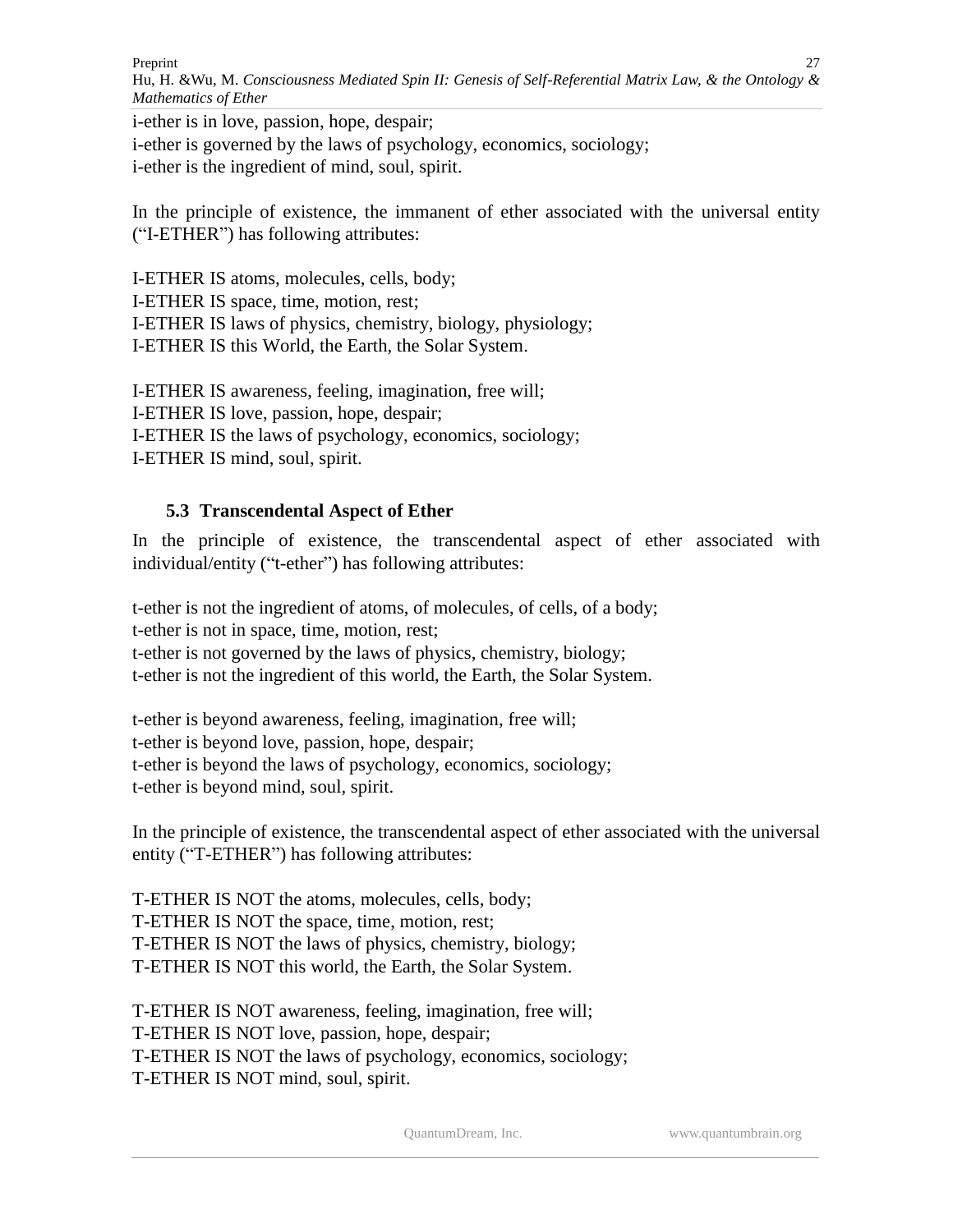# **6. CONCLUSION**

This work is the continuation of the principle of existence. It has mainly dealt with the genesis of self-referential Matrix Law and the ontology & mathematics of ether which have been discovered by us in continuation or rather revealed to us, the submitters to truth, by Consciousness. Yet again, we caution fellow truth seekers and dear readers that we as humans can only strive for perfection, completeness and correctness in our comprehensions and writings because we ourselves are limited and imperfect.

According to the principle of existence, in the beginning there was Consciousness (prespacetime) by itself  $\mathbf{e}^0$  =1 materially empty and spiritually restless. And it began to imagine through primordial self-referential spin  $1=e^{i0}$ = $e^{i0}$  $e^{i0}$ = $e^{iL}$  $iL$  $e^{iM}$  $iM$ = $e^{iL}$  $e^{iM}$  $e^{-iL}$  $e^{iM}$ =  $e^{-iL}e^{-iM}/e^{-iL}e^{-iM}=e^{iL}e^{iM}/e^{iL}e^{iM}$ ...such that it created the self-referential Matrix Law, the external object to be observed and internal object as observed, separated them into external world and internal world, caused them to interact through said Matrix Law and thus gave birth to the Universe which it has since passionately loved, sustained and made to evolve. The Natural laws created in accordance with the principle of existence are hierarchical and comprised of: (1) immanent Law of Conservation manifesting and governing in the external or internal world which may be violated in certain processes; (2) immanent Law of Zero manifesting and governing in the dual world as a whole; and (3) transcendental Law of One manifesting and governing in prespacetime.

Let it also be known that the principle of existence is supported by experiments (or has sound basis in empirical evidence), since experimentally, we demonstrated that: (1) Consciousness is associated with (or simply is) prespacetime and our brain is the vehicle for conscious experiences and interactions; and (2) there exists an instantaneous transcendental force (quantum entanglement or gravity) beyond spacetime which makes omnipotence, omnipresence and omniscience of Consciousness (prespacetime) possible and feasible (see Hu & Wu, 2001-2010).

In the principle of existence, the principles and mathematics which Consciousness have used to create, sustain and makes evolving of elementary particles are beautiful and simple. First, Consciousness employs the following ontological principles among others: (1) Principle of oneness/unity of existence through quantum entanglement in the body (ether) of prespacetime; and (2) Principle of hierarchical primordial self-referential spin creating:

- Energy-Momentum-Mass Relationship as Transcendental Law of One
- Energy-Momentum-Mass Relationship as Determinant of Matrix Law
- Dual-world Law of Zero of Energy, Momentum & Mass.
- Immanent Law of Conservation of Energy, Momentum & Mass in
- External/Internal World which may be violated in certain processes.

Second, Consciousness employs the following mathematical elements & forms among others in order to empower the above ontological principles among others: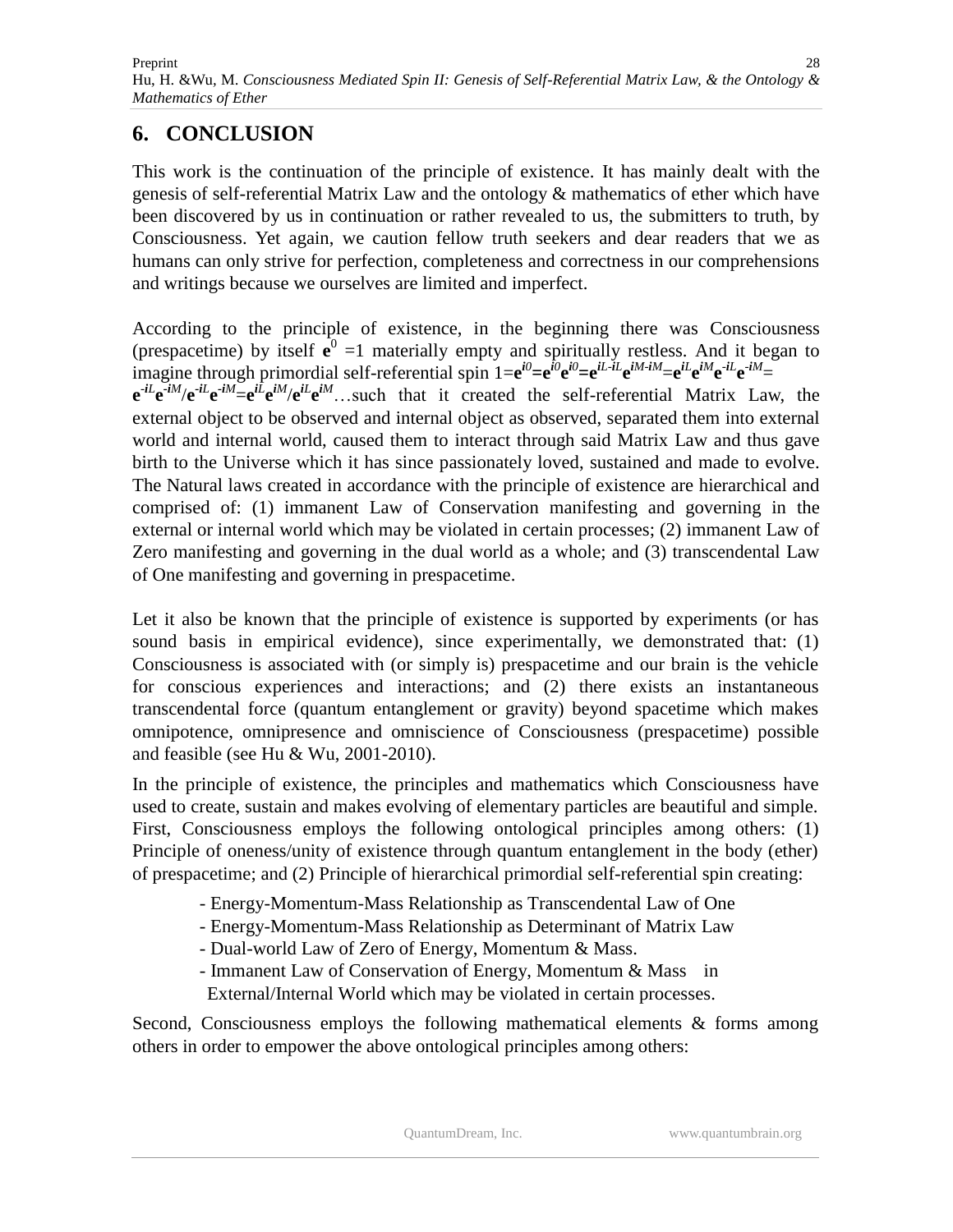Hu, H. &Wu*,* M. *Consciousness Mediated Spin II: Genesis of Self-Referential Matrix Law, & the Ontology & Mathematics of Ether* 29

- (1) *e*, Euler's number, for (to empower) ether (aether) as foundation/basis/medium of existence (body of prespacetime);
- (2) *i*, imaginary number, for (to empower) thoughts and imagination;
- (3) 0, zero, for (to empower) emptiness/undifferentiated/primordial state;
- (4) 1, one, for (to empower) oneness/unity of existence;
- $(5) +$ ,  $\cdot$ ,  $\cdot$ ,  $\cdot$ ,  $\cdot$  for (to empower) creation, dynamics, balance & conservation;
- (6) Pythagorean theorem for (to empower) Energy-Momentum-Mass Relationship; and
- (7) *M*, matrix, for (to empower) the external and internal worlds (the Dual World) and the interaction of external and internal worlds.

## **DEDICATION**:

We dedicate this work to Consciousness which created the self-referential Matrix Law, the external object to be observed and internal object as observed, separated them into external world and internal world, caused them to interact through said Matrix Law and thus gave birth to the Universe.

# **[SELF-]REFERENCE**

- Hu, H. & Wu, M. 2001a, Mechanism of anesthetic action: oxygen pathway perturbation hypothesis. Med. Hypotheses, 57: 619-627. Also see arXiv 2001b; physics/0101083.
- Hu, H. & Wu, M. 2002, Spin-mediated consciousness theory. arXiv: quant-ph/0208068. Also see Med. Hypotheses 2004a: 63: 633-646.
- Hu, H. & Wu, M. 2004b, Spin as primordial self-referential process driving quantum mechanics, spacetime dynamics and consciousness. NeuroQuantology, 2:41-49. Also see Cogprints: ID2827 2003.
- Hu, H. & Wu, M. 2004c, Action potential modulation of neural spin networks suggests possible role of spin in memory and consciousness. NeuroQuantology, 2:309-316. Also see Cogprints: ID3458 2004d.
- Hu, H. & Wu, M. 2006a, Thinking outside the box: the essence and implications of quantum entanglement. NeuroQuantology, 4: 5-16.
- Hu, H. & Wu, M. 2006b, Photon induced non-local effect of general anesthetics on the brain. NeuroQuantology, 4: 17-31. Also see Progress in Physics 2006c; v3: 20-26.
- Hu, H. & Wu, M. 2006d, Evidence of non-local physical, chemical and biological effects supports quantum brain. NeuroQuantology, 4: 291-306. Also see Progress in Physics 2007a; v2: 17-24.
- Hu, H. & Wu, M. 2007b, Thinking outside the box II: the origin, implications and applications of gravity and its role in consciousness. NeuroQuantology, 5: 190-196.
- Hu, H. & Wu, M. 2007c, On dark chemistry: what's dark matter and how mind influences brain through proactive spin. NeuroQuantology, 5: 205-213.
- Hu, H. & Wu, M. 2008a, Concerning spin as mind-pixel: how mind interacts with the brain through electric spin effects. NeuroQuantology, 6: 26-31.
- Hu, H. 2008b, The state of science, religion and consciousness. NeuroQuantology, 6: 323-332.